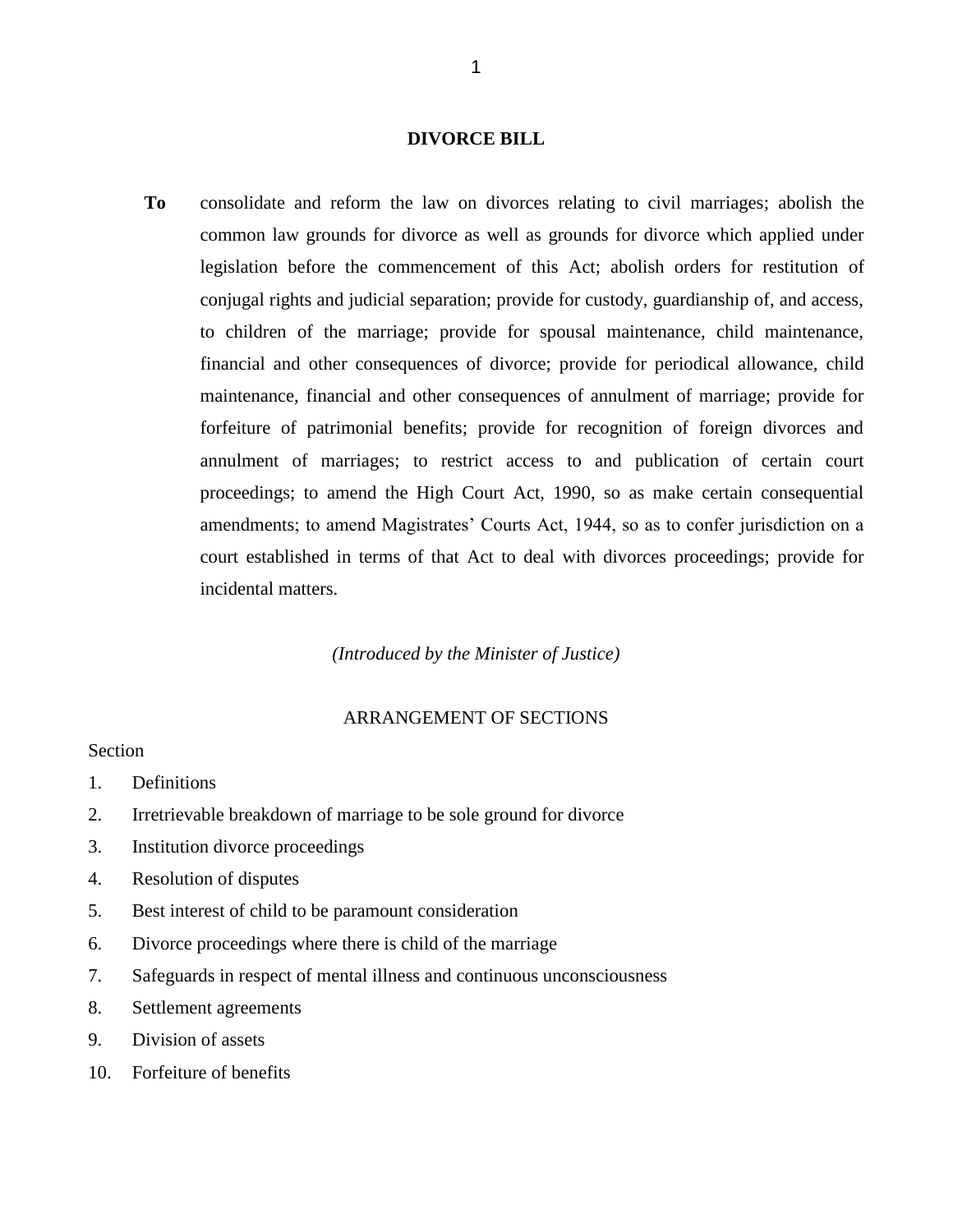- 11. Spousal maintenance
- 12. Periodical allowance in annulment of marriage proceedings
- 13. Child maintenance
- 14. Custody and guardianship of, and access to, children
- 15. Joint custody
- 16. Other access
- 17. Rescission and variation of court orders
- 18. Recognition of certain foreign divorces and foreign annulment of marriages
- 19. Abolition of orders for restitution of conjugal rights and judicial separation
- 20. Privacy of proceedings
- 21. Restriction on publication certain court proceedings
- 22.. Donations and gifts
- 23. Transitional provisions
- 24. Repeal and amendment of laws
- 25. Short title and commencement

**BE IT ENACTED** as passed by the Parliament, and assented to by the President of the Republic of Namibia as follows:

## **Definitions**

**1.** (1) In this Act, unless the context otherwise indicates -

"assets" in relating to parties to the marriage means assets to which a party to the marriage is, or the parties to the marriage are, entitled;

"annulment of marriage proceedings" means proceedings for an order for annulment of marriage;

"Child Care and Protection Act, 2015" means the Child Care and Protection Act, 2015 (Act No. 3 of 2015);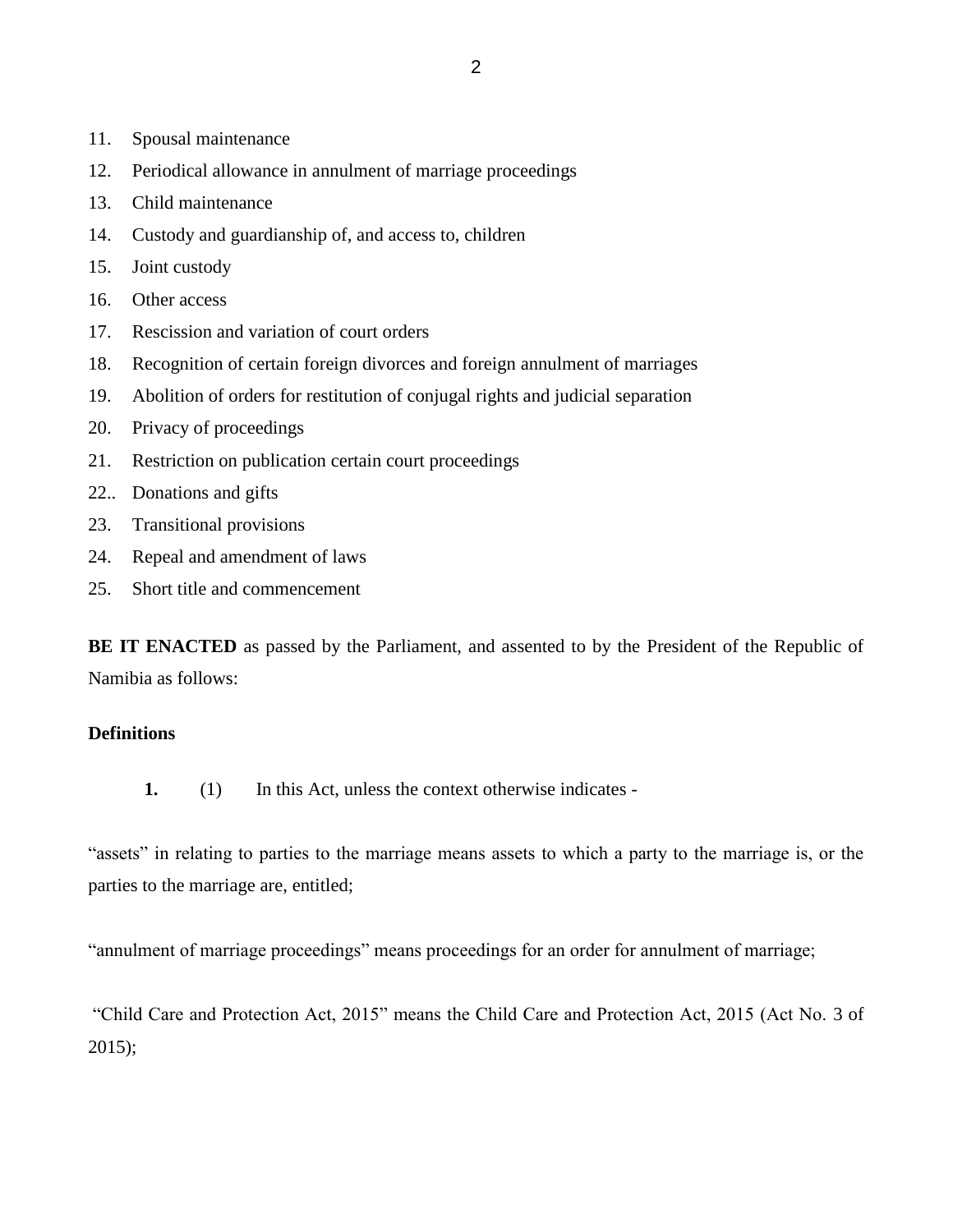"child maintenance order" means an order issued in terms of section 13 of this Act for the maintenance of a child of the marriage;

"child of the marriage" means -

- (a) a child born to both parties to the marriage, irrespective that child was born before or after the marriage;
- (b) a child adopted by both parties to the marriage; or
- (c) a child of one party to the marriage who has been adopted by the other party to the marriage;

## "court" means -

- (a) the High Court; or
- (b) a court established in terms of the Magistrates' Court Act, 1944 (Act No. 32 of 1944, and on which jurisdiction is conferred in terms of that Act to deal with divorce proceedings;

"disability" means a physical or mental impairment that alone, or in combination with social or environmental barriers, affects the ability of a person to carry out normal day to day activities;

"divorce" means the termination of a marriage otherwise than by the death of a party to the marriage, but does not include termination of marriage by an order for annulment of marriage;

"divorce proceedings" means a proceeding in a court in which either party to the marriage or both parties to the marriage seek a divorce order alone or seek a divorce order together with an order for -

- (a) division of assets;
- (b) forfeiture of patrimonial benefits;
- (c) maintenance of a child of the marriage;
- (d) spousal maintenance;
- (e) periodical allowance; or
- (f) custody, guardianship of, of or access to, a child of the marriage;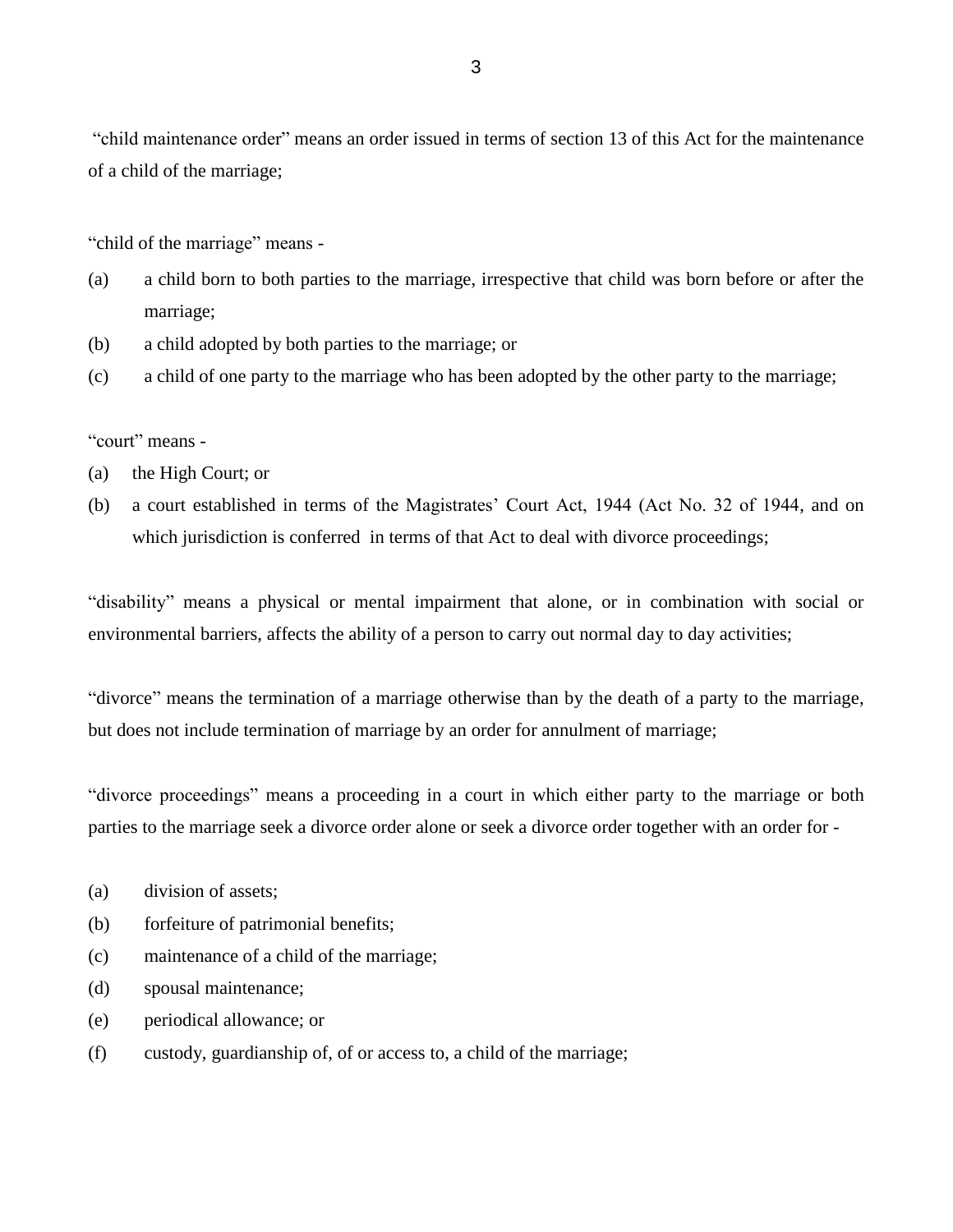"irretrievable breakdown of the marriage" means a disintegration of the marriage relationship to the extent that there is no reasonable prospect of its restoration;

"marriage" means a marriage -

- (a) concluded and registered in Namibia in terms of the Marriage Act, 1961 (Act No. 25 of 1961);
- (b) recognised in terms of the Recognition of Certain Marriages Act, 1991 (Act No. 18 of 1991); or
- (c) recognised by the law of Namibia as a valid civil marriage;

"medical practitioner" means a person registered or regarded to be registered as a medical practitioner under the Medical and Dental Act, 2004 (Act No. 10 of 2004);

"Minister" means the Minister responsible for justice;

"periodical allowance order" means an order issued in terms of section 12(1) for the maintenance of a party to the proceedings for annulment of marriage;

"rules of court" in relation to divorce proceedings or annulment of marriage proceedings, means -

- (a) the rules made in terms of the High Court Act, 1990 (Act No. 16 of 1990); or
- (b) the rules made in terms of the Magistrates' Court Act, 1944 (Act No. 32 of 1944);

"settlement agreement" means an agreement between the parties to a marriage, including a void marriage, in which the parties agree to any or all the following:

- (g) division of assets;
- (h) maintenance of a child of the marriage;
- (i) custody, guardianship of, of or access to, a child of the marriage;
- (j) spousal maintenance;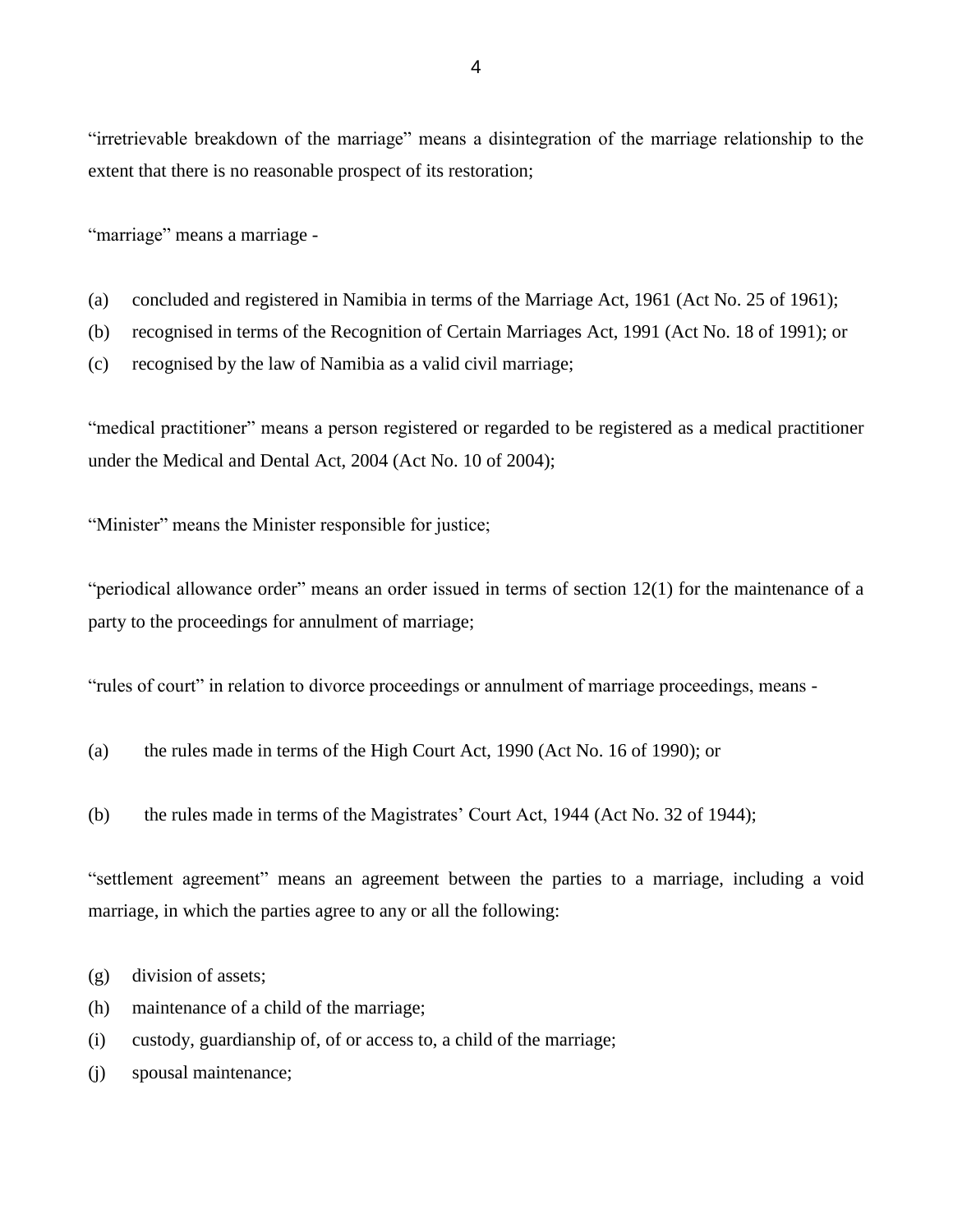(k) periodical allowance;

(l) any other matter the parties consider relevant to include;

"social worker" means a social worker registered or regarded to be registered as a social worker in terms of the Social Work and Psychology Act, 2004 (Act No. 6 of 2004); and

"spousal maintenance order" means an order issued in terms of section 11(1) for the maintenance of a party to the marriage.

(2) The term "child of marriage" in subsection (1) includes a child born from a marriage which is the subject of the annulment of marriage proceedings.

(3) The use of the phrases "apply" or "application" to describe a proceeding under this Act, may not be construed as limiting the name under which and the form or manner in which proceeding may be taken, and the name, manner and form of the proceeding is as provided by the rules of court.

### **Irretrievable breakdown of marriage to be sole ground for divorce**

- **2.** (1) From the date of commencement of this Act
	- (a) the only ground on which a court may dissolve a marriage is the irretrievable breakdown of the marriage; and
	- (a) the common law grounds for divorce as well as other grounds for divorce that applied in terms of a statute before the commencement of this Act are abolished.

(2) A statement of irretrievable breakdown is conclusive evidence that the marriage has irretrievably broken down.

#### **Instituting divorce proceedings**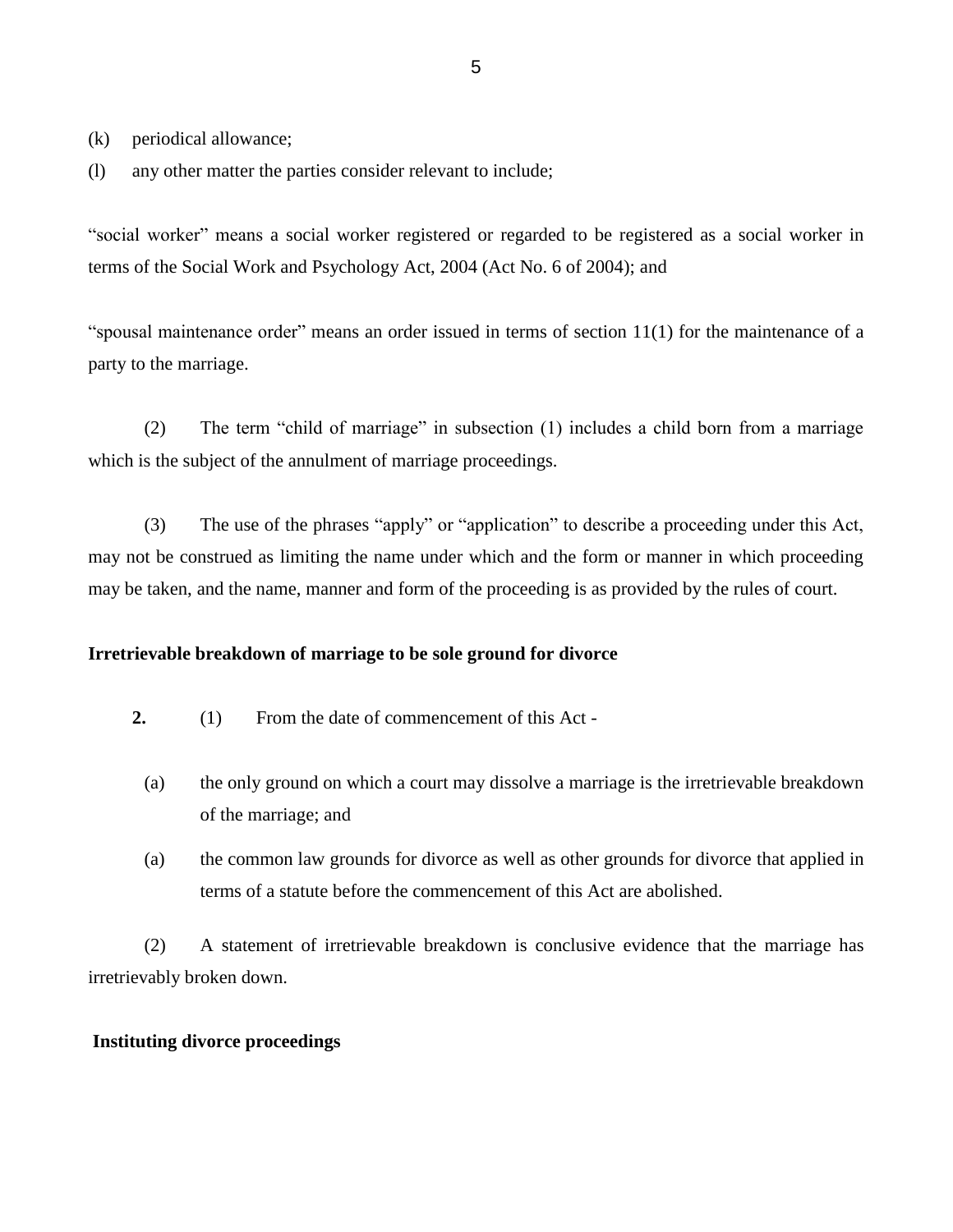**3.** (1) Either of the parties to the marriage or both parties to the marriage jointly may institute divorce proceedings on the ground of the irretrievable breakdown of the marriage.

(2) If both parties to the marriage jointly institute divorce proceedings on the ground of irretrievable breakdown of marriage the court may grant a divorce, but if there is a child of the marriage the court may not grant a divorce unless the provisions of section 6 relating to the wellbeing of the child of the marriage have been complied with.

(3) If either of the parties to the marriage institutes divorce proceedings on the ground irretrievable breakdown of marriage and the other party to the marriage does not deny the irretrievable breakdown of the marriage, the court may grant a divorce but if there is a child of the marriage the court may not grant a divorce unless the provisions of section 6 relating to the wellbeing of the child of the marriage have been complied with.

(4) If either of the parties to the marriage institutes divorce proceedings on the ground irretrievable breakdown of marriage and the other party to the marriage denies the irretrievable breakdown of the marriage, the court may -

- (a) grant a divorce, but if there is a child of the marriage the court may not make a divorce order unless the provisions of section 6 relating to the wellbeing of the child of the marriage have been complied with; or
- (b) if it appears to the court that there are reasonable prospects of reconciliation between the parties to the marriage, continue the divorce proceedings for a period of one month or such longer period prescribed in the rules of court to enable attempts to be made to effect such a reconciliation.

(5) At the expiry of the period referred to in subsection (4)(b), the court may grant a divorce.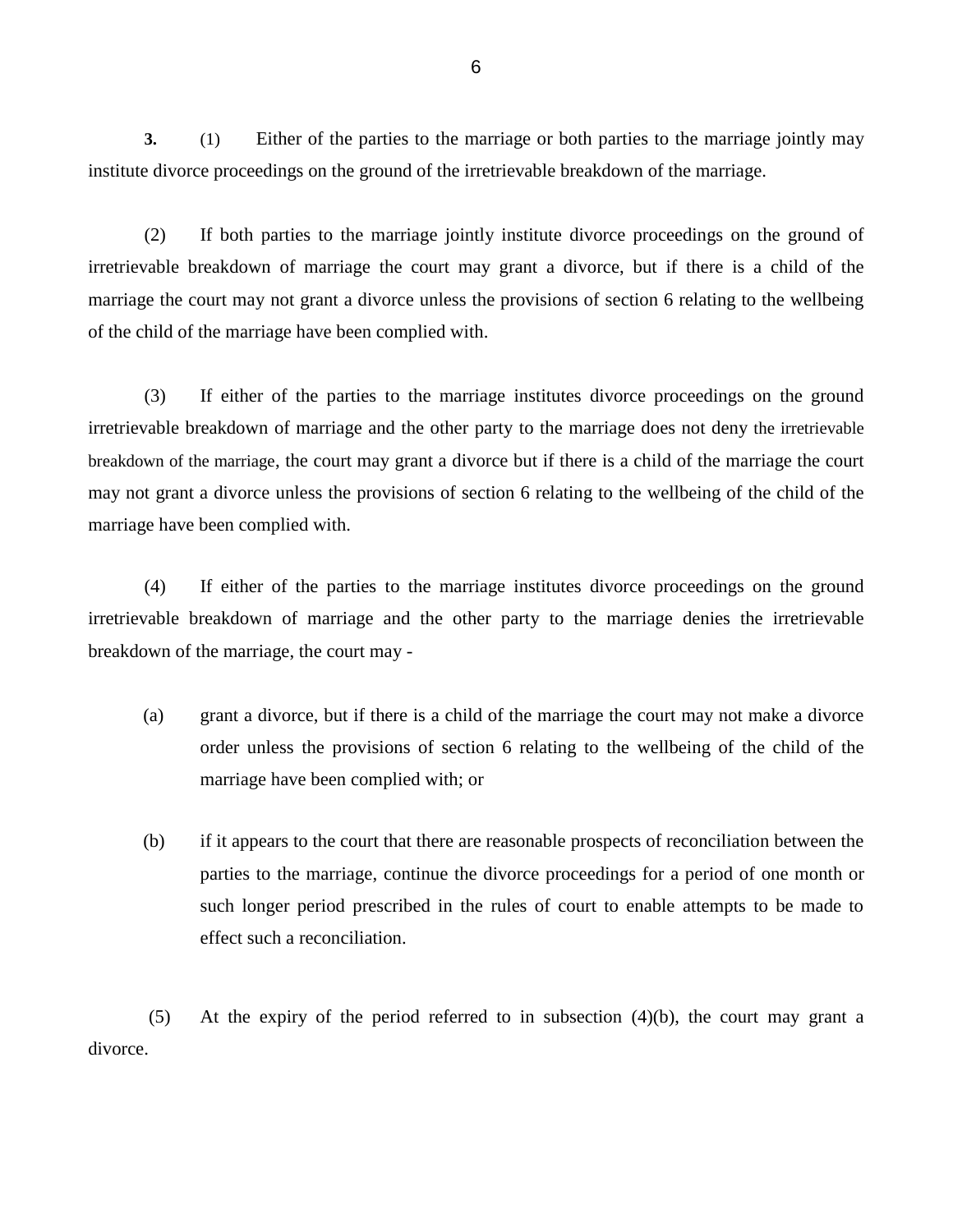#### **Best interest of the child paramount**

**4.** The best interests of the child is the paramount consideration in making decisions about the wellbeing of the child of the marriage in terms of this Act.

#### **Resolution of disputes**

**5.** (1) Parties to the marriage who institute divorce proceedings have the duty to attempt to resolve matters relating to the division of assets, custody, guardianship of, of or access to, a child of the marriage and the maintenance of a child of the marriage, unless the circumstances of the case are of such a nature that it would clearly not be appropriate to do so.

(2) A legal practitioner who undertakes to act on behalf of a party to the marriage or either of the parties to the marriage in divorce proceedings must -

- (a) inform the party or parties of the availability of mediation to resolve the matters relating to division of assets, custody, guardianship of, of or access to, a child of the marriage and the maintenance of a child of the marriage; and
- (b) encourage the party or parties to attempt to resolve the matters relating to division of assets, custody, guardianship of, of or access to, a child of the marriage and the maintenance of a child of the marriage, unless the circumstances of the case are of such a nature that it would clearly not be appropriate to do so.
- (3) In divorce proceedings the court may -
- (a) on application made by either of the parties to the marriage or both parties to the marriage, jointly refer the party or parties to mediation offered by the court or to a private mediation if the party or parties wish to make use of private mediation at own cost; or
- (b) at its own initiative, refer the party to the marriage or parties to the marriage to mediation offered by the court or to private mediation at own cost, if in the opinion of the court this will be in the best interest of parties or the child of the marriage, unless the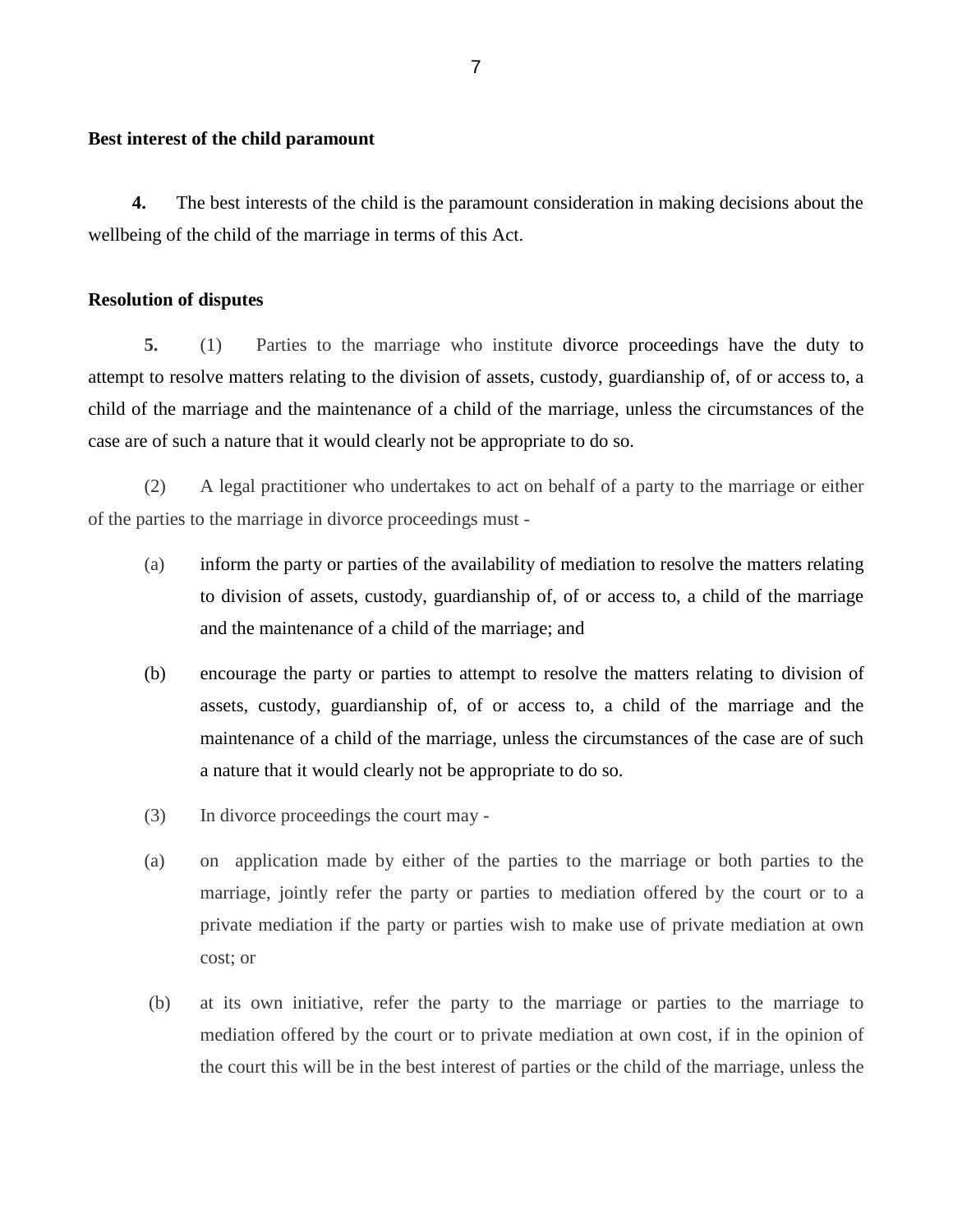circumstances of the case are of such a nature that it would clearly not be appropriate to do so.

#### **Divorce proceedings where there is child of the marriage**

**6.** (1) In divorce proceedings where there is a child of the marriage, the court may not grant a divorce unless the court is satisfied that arrangements made for the custody, guardianship of, of or access to, a child of the marriage and the maintenance of a child of the marriage are in the best interests of the child.

(2) If the parties to the marriage have entered into an agreement for the custody, guardianship of, of or access to, a child of the marriage and the maintenance of a child of the marriage, the court must give effect to the agreement if the agreement in the courts opinion is in the best interests of the child.

- $(3)$  If -
- (a) the parties to the marriage have not agreed or are unable to agree on custody, guardianship of, of or access to, a child of the marriage and the maintenance of a child of the marriage; or
- (b) the court is not satisfied that the arrangements for custody, guardianship of, of or access to, a child of the marriage and the maintenance of a child of the marriage, are in the best interests of the child,

the court may refer the party to the marriage or the parties to the marriage to obtain a social worker report.

#### **Safeguards in respect of diminished mental capacity or continued unconsciousness**

**7.** (1) In divorce proceedings or annulment of marriage proceedings, the court must appoint a *curator ad litem* for a defendant or respondent who -

(a) is admitted to an institution used for the care of mentally ill persons in terms of a reception order referred to in Chapter 3 of the Mental Health Act, 1973 (Act No. 18 of 1973);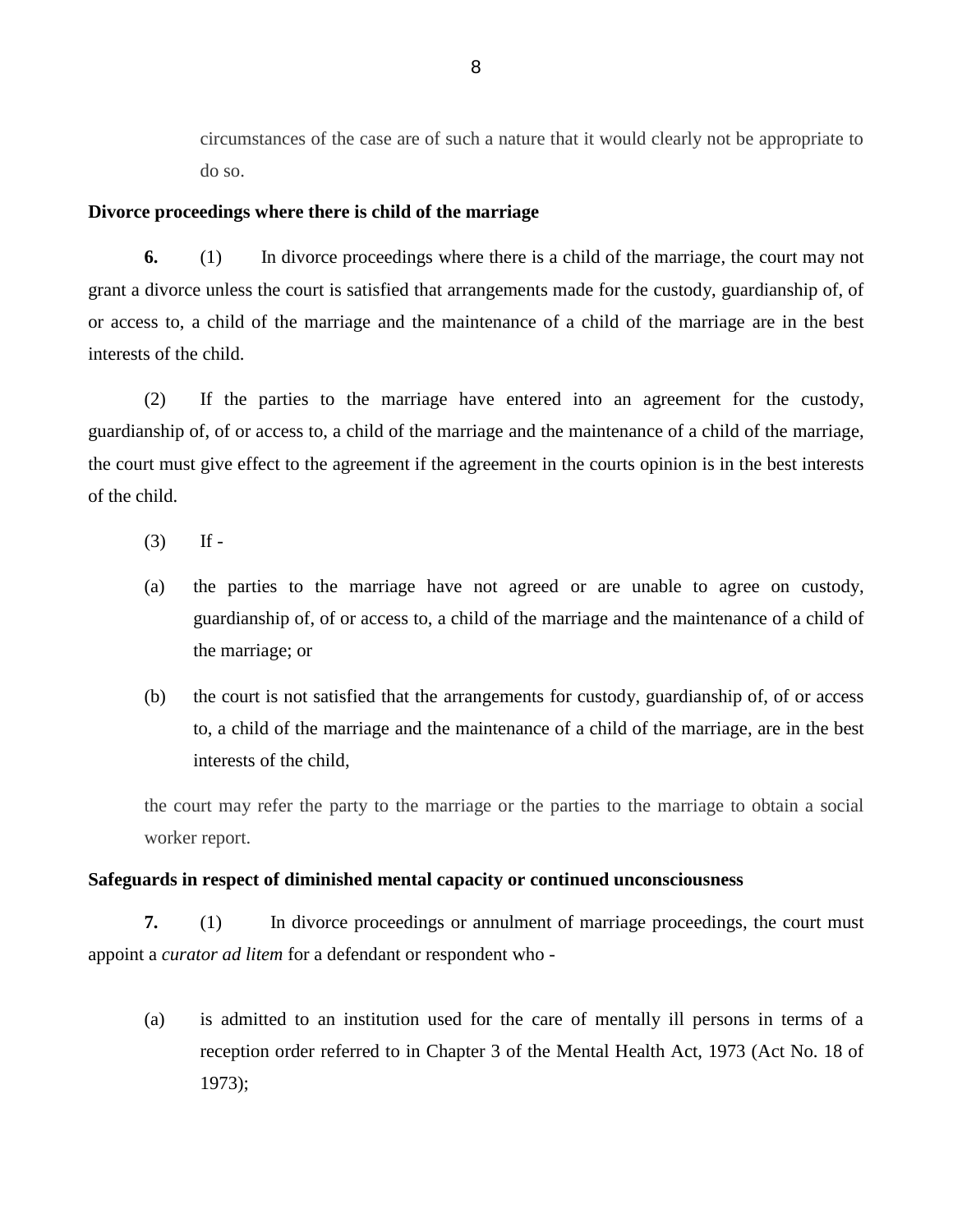- (b) is being detained as a President's patient at an institution used for the care of mentally ill persons;
- (c) is being detained as a mentally ill convicted prisoner at an institution used for this purpose; or
- (d) on the basis of the evidence of at least two medical practitioners who have conducted recent examinations of such person, with one of them being, where practicable, a psychiatrist, lacks the mental capacity to conduct his or her own legal affairs.

(2) In divorce proceedings or annulment of marriage proceedings, the court must appoint a *curator ad litem* for a defendant or respondent who -

- (a) is in a state of continued unconsciousness; and
- (b) has, on the basis of the evidence of at least two medical practitioners, one of whom the court must appoint, no reasonable prospect of regaining consciousness in the near future.

(3) The court may order the plaintiff or applicant, in divorce proceedings or proceedings for annulment of marriage to pay the costs associated with the appointment of a *curator ad litem* in terms of subsection (2).

(4) If this section applies, the court may make any order it considers appropriate with regard to the furnishing of security by the plaintiff or applicant in respect of any patrimonial benefits to which the defendant or respondent may be entitled by reason of the termination of the marriage or annulment of marriage.

#### **Settlement agreements**

**8.** (1) In divorce proceedings or proceedings of annulment of marriage, the court may make a settlement agreement entered into between the parties to the marriage an order of court.

- (2) If the parties to the marriage enter into a settlement agreement:
- (a) the agreement must be entered into freely and voluntarily;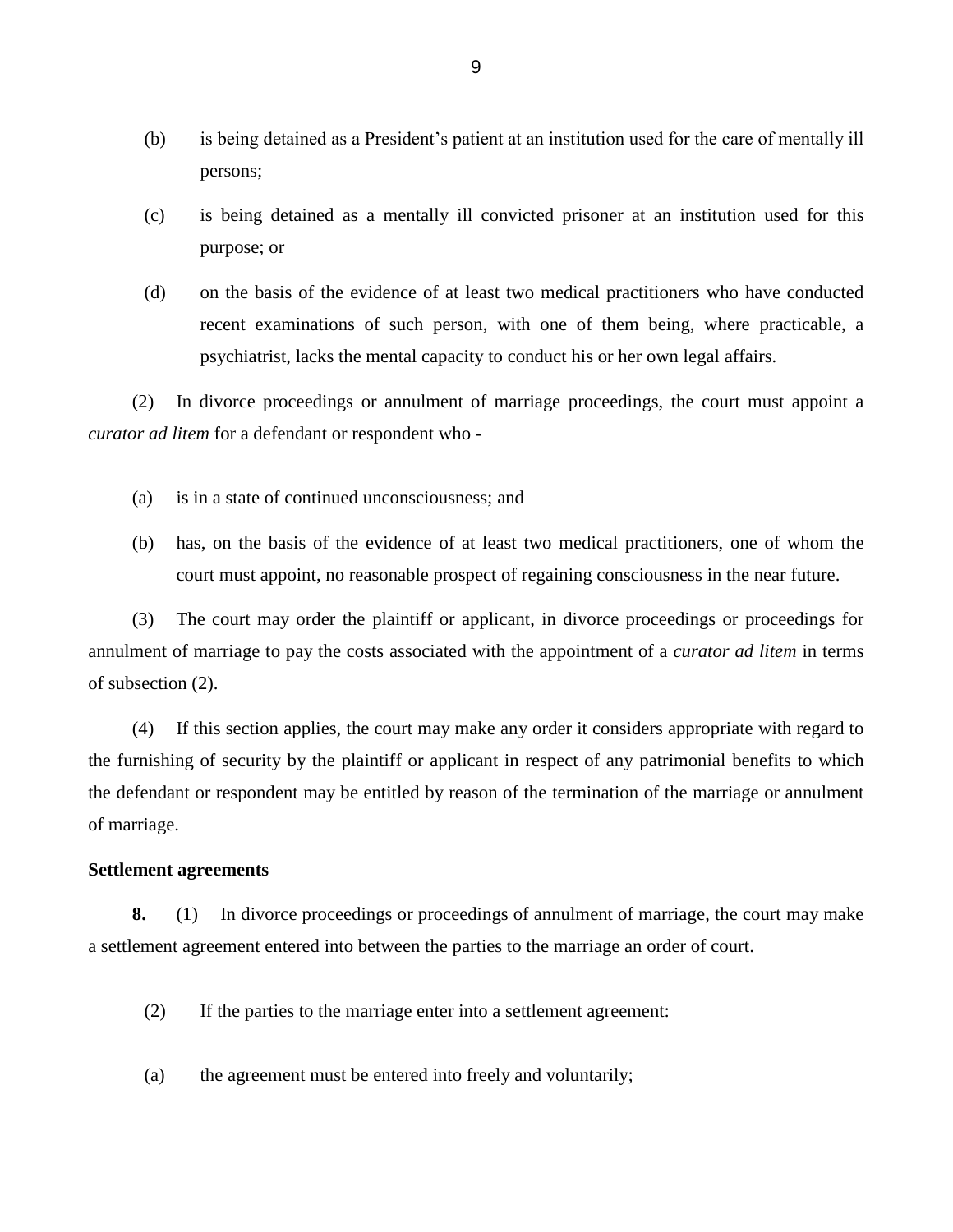- (b) the legal practitioner acting on behalf of either of the parties to the marriage or both parties to the marriage must explain to each party independently the terms of the agreement and rights of the parties;
- (c) the legal practitioner acting on behalf of either of the parties to the marriage or both parties to the marriage must after the signing of the agreement provide each party with a copy of the signed agreement;
- (d) if a legal practitioner is not acting on behalf of the parties to the marriage, the parties to the marriage must ensure that they obtain legal advice on the implication of the agreement and their rights in terms of the agreement; and
- (e) the legal practitioner acting on behalf of the parties to the marriage, or the parties to the marriage if a legal practitioner is not acting on their behalf, must submit a statement to the court that the provisions of this subregulation have been complied with.

(3) In considering whether to make the settlement agreement entered into by the parties to the marriage an order of court the court must take into account the following:

- (a) whether the provisions of subsection (2) have been complied with;
- (b) any other factor which the court is required to take into account in terms of this Act in respect of a matter included in the settlement agreement; and
- (d) any other factor which the court, in each case, might determine to be relevant.

# **Division of assets**

**9.** (1) In divorce proceedings, either party to the marriage or both parties to the marriage jointly may apply to the court for an order with regard to the division of assets.

(2) The orders the court may make in terms of subsection (1) include but are not limited to the following -

(c) an order for the sale of assets;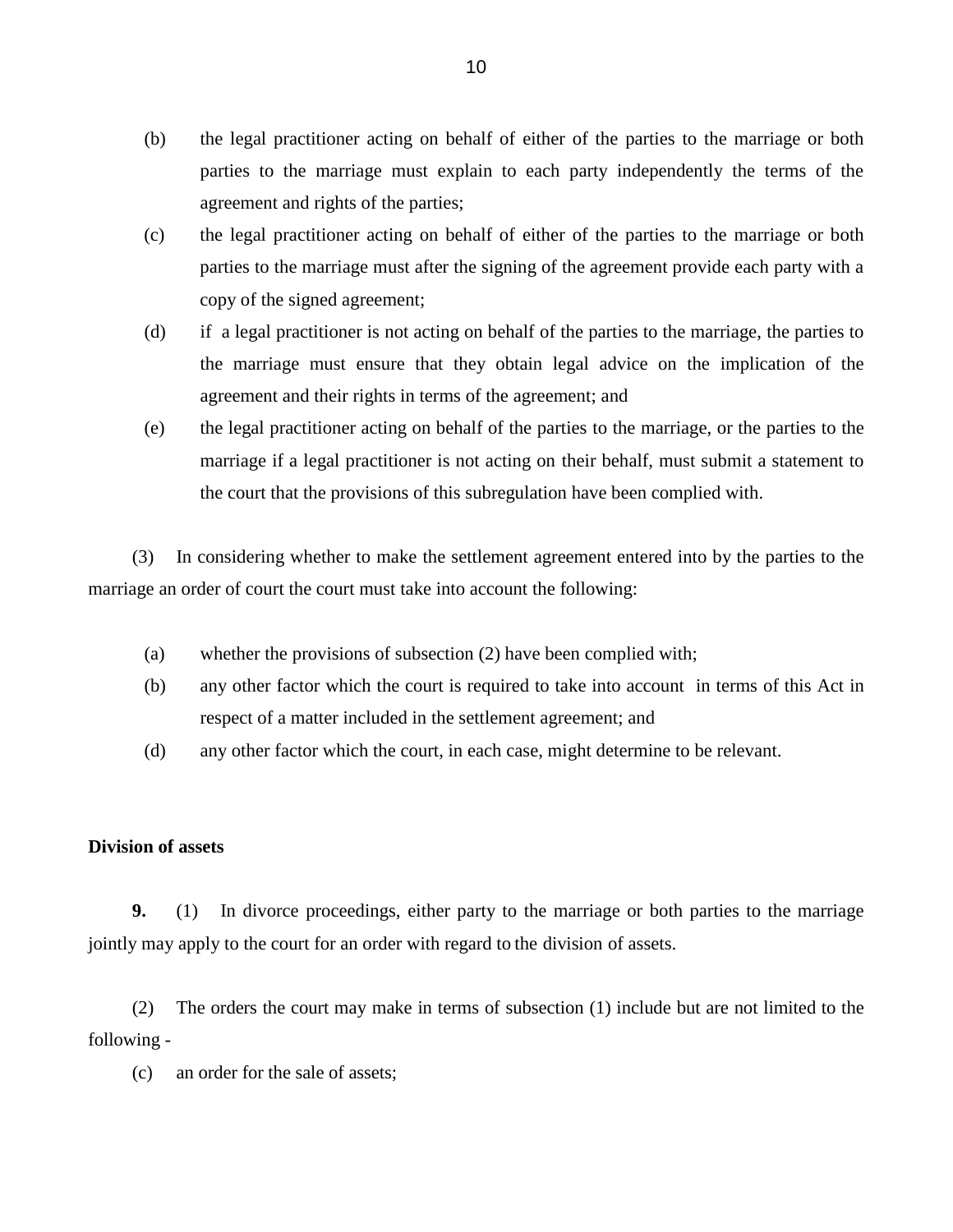- (b) an order for the transfer of assets to either of the parties;
- (c) an order for the payment of a capital sum of money;
- (d) an order concerning the occupation of the matrimonial home; or
- (e) an order that any necessary instrument be executed, and that such documents of title be produced and such other things be done, as are necessary to enable an order to be carried out effectively or to provide security for the due performance of an order.

(3) In making orders for division of assets the court must have regard to the marital property regime of the parties to the marriage or the provisions of any ante-nuptial contract, and the court must take into account the following factors:

- (a) any settlement agreement or other agreement of either of the parties to the marriage or both parties to the marriage;
- (b) the duration of the marriage;
- (c) any financial contribution made, directly or indirectly, by or on behalf of a party to the marriage, to the acquisition, conservation or improvement of any of the assets of the parties to the marriage or either of the parties to the marriage;
- (d) any contribution other than a financial contribution made, directly or indirectly, by or on behalf of a party to the marriage, to the acquisition, conservation or improvement of any of the assets of either of the parties to the marriage or both parties to the marriage;
- (e) any contribution made directly or indirectly by each party to the marriage to the wellbeing of the family, the children of the marriage and the extended family including contributions made by attending to domestic duties such as looking after the family home and caring for children of the marriage or extended family members;
- (f) the economic circumstances of each party to the marriage at the time of the instituting of the divorce proceedings, including the age, income, earning capacity, assets and other financial resources of each party, and the respective financial obligations and responsibilities of each party to the marriage;
- (g) which party to the marriage is to have custody of any child of the marriage;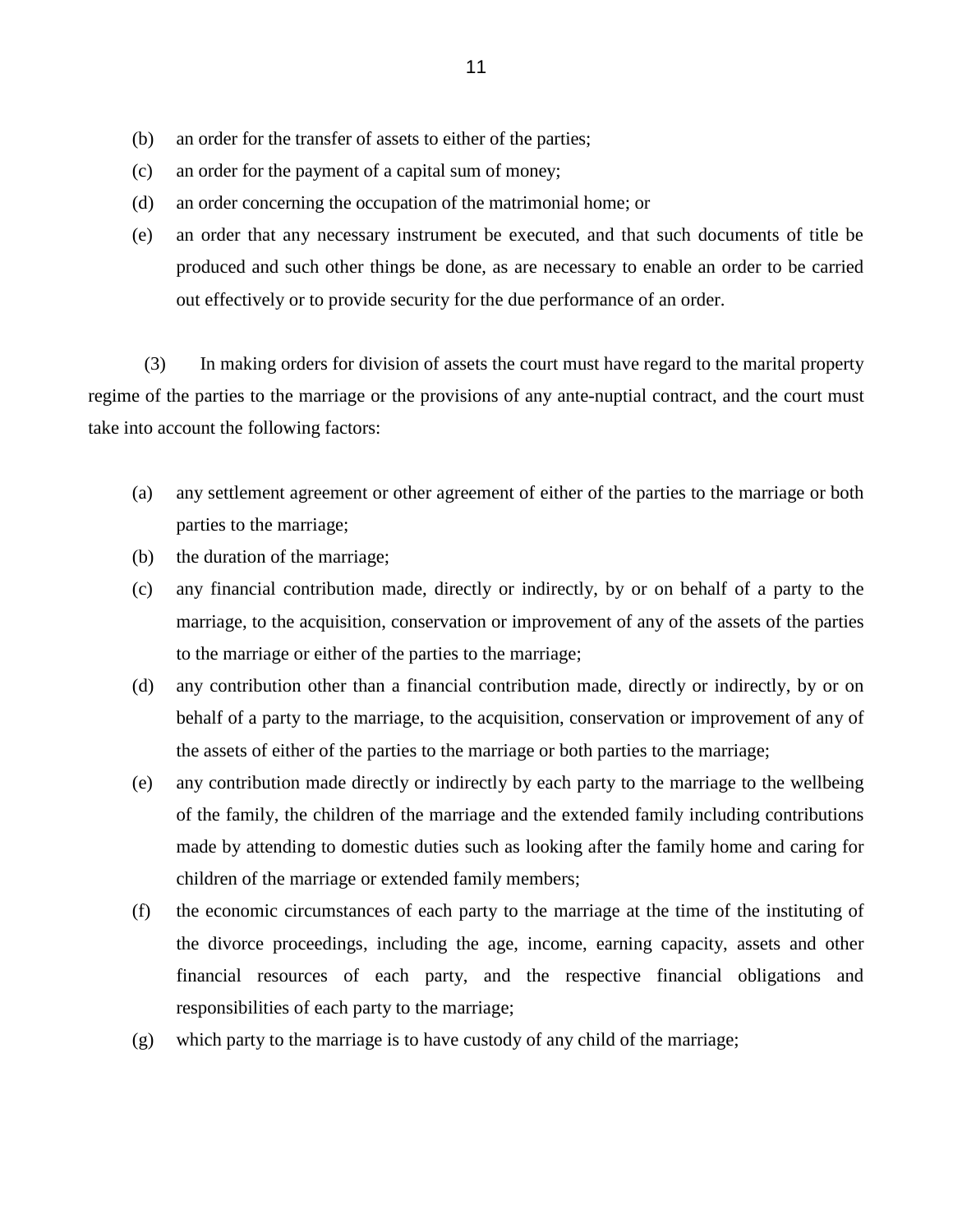- (h) any maintenance that a party to the marriage has provided, is to provide, or might be liable to provide in the future, for a party to the marriage or a child of the marriage;
- (i) the value to a party to the marriage or a child of the marriage of any medical aid benefit, pension interest, or a benefit in terms of a pension or a life insurance policy, which a party to the marriage or a child of the marriage loses or may lose as a result of the divorce; and
- (j) any other factor which the court, in each case, might determine to be relevant.

(4) In applying the factors referred to in subsection (3), the court may not take into account the conduct of the either party to the marriage unless the conduct has adversely affected the financial resources of the parties or if it will be inequitable not to take conduct into account in the circumstances of the case before the court.

(5) Any order for the division of assets must, where it is relevant and practicable, include, at a minimum, provisions for the disposition of the following assets and liabilities -

- (a) immovable property;
- (b) shares, stocks, debentures, debenture bonds, insurance policies, mortgage bonds, fixed deposits or similar assets, or any investment held in a financial institution;
- (a) furniture or other effects of the common household;
- (b) credit agreements as defined in the Credit Agreements Act, 1980 (Act No. 75 of 1980) and to which the provisions of that Act apply in terms of section 2 of that Act, where either party to the marriage is a credit receiver;
- (c) contracts as defined in the Sale of Land on Instalments Act, 1971 (Act No. 72 of 1971) and to which the provisions of that Act apply, where either party to the marriage is a purchaser in terms of such a contract;
- (d) any other outstanding indebtedness which affects the matrimonial assets; and
- (h) any costs and professional fees incurred in the division of assets and liabilities under this section.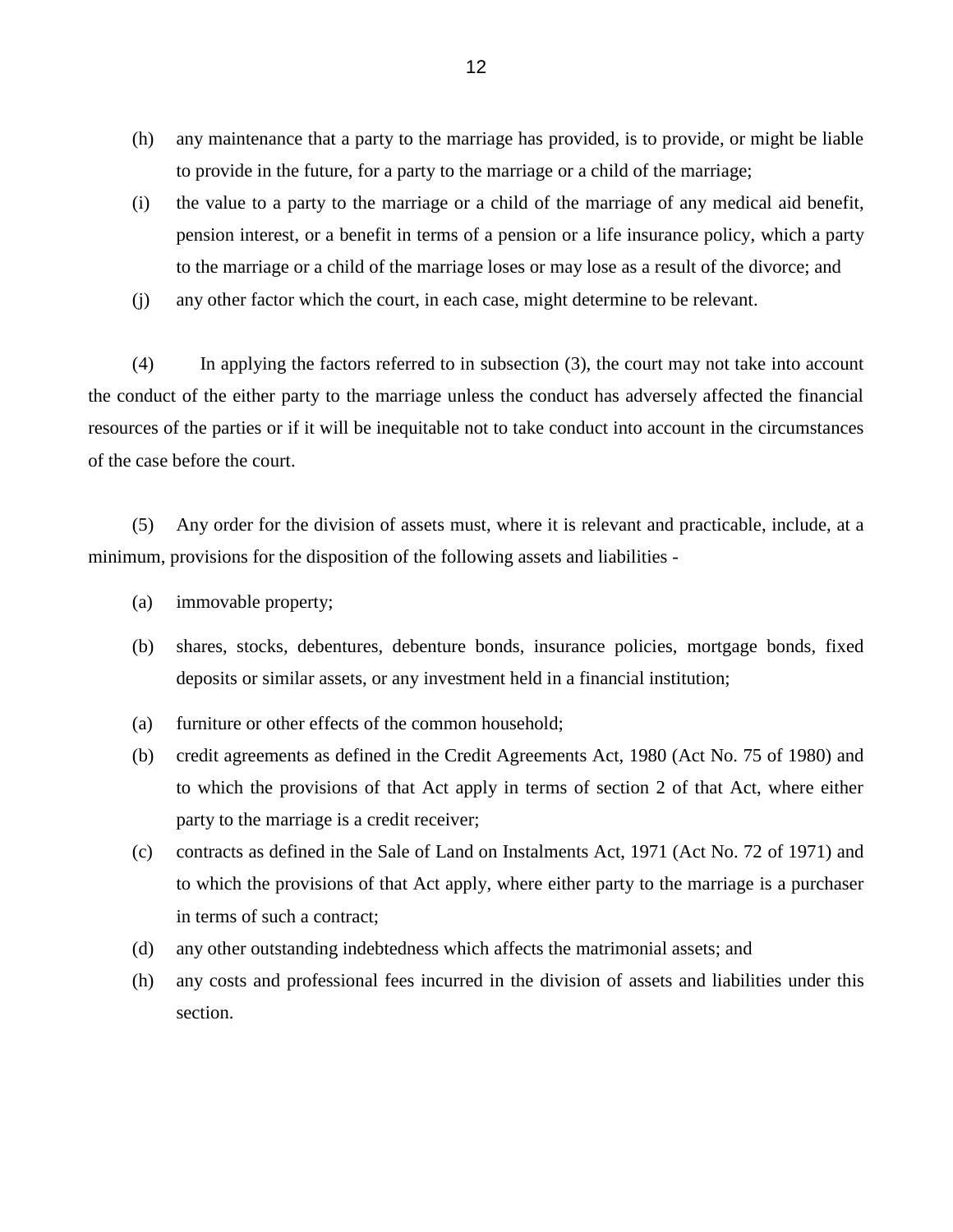(6) Unless the context otherwise indicates, this section applies, with the changes required by the context, to annulment of marriage proceedings.

#### **Forfeiture of benefits**

**10.** (1) In divorce proceedings, either party to the marriage may apply to the court for an order of forfeiture of patrimonial benefits.

(2) The court may make an order of forfeiture of patrimonial benefits, only if it grants a divorce.

(3) The court may make order that the patrimonial benefits of the marriage be forfeited by one party to the marriage in favour of the other party to the marriage and such order may be made in respect of the whole or part only of the patrimonial benefits.

(4) The court must make an order for forfeiture patrimonial benefits that is just and equitable, taking into account the following factors -

- (b) the misconduct of the party which led to the breakdown of the marriage and the court must assess the extent, nature and gravity of the conduct which gave rise to the breakdown of the marriage;
- (b) the circumstances of the irretrievable breakdown; and
- (c) the duration of the marriage.

(5) In making an order for forfeiture of patrimonial benefits court must have regard to the any division of assets made in terms of section 9 for purposes of adjusting that order to give effect to the order for forfeiture of patrimonial benefits.

#### **Spousal maintenance**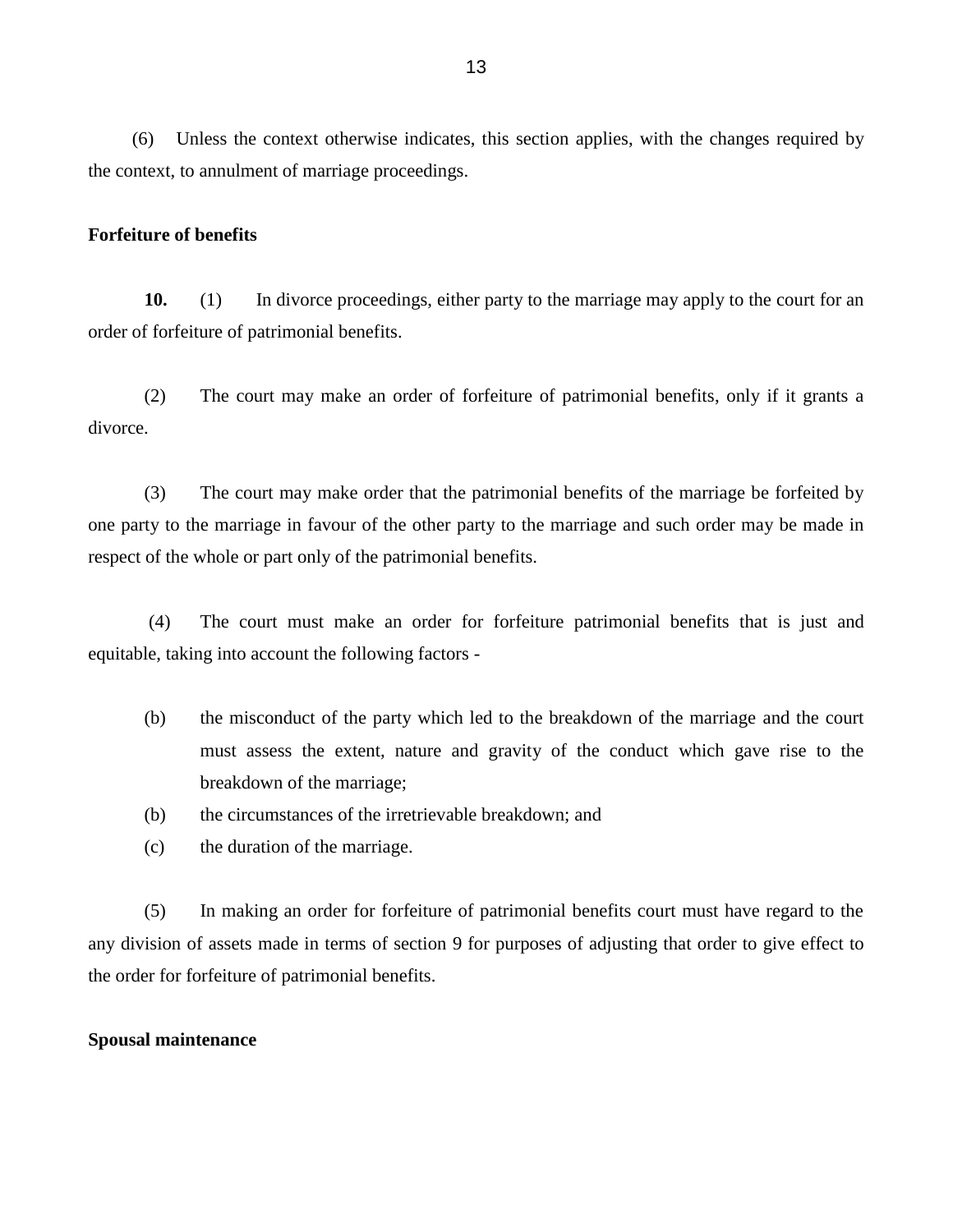**11.** (1) In divorce proceedings, either of the parties to the marriage or both parties to the marriage jointly may apply to the court for an order of spousal maintenance or interim spousal maintenance.

(2) The court may make a spousal maintenance order requiring either of the parties to the marriage to secure or pay such periodic sums to the other party as the court considers appropriate as spousal maintenance.

(3) The court may make an interim spousal maintenance order requiring either of the of the parties to the marriage to secure or pay such periodic sums as the court considers appropriate as interim spousal maintenance, pending the determination of the application in terms of subsection (1).

(3) A spousal maintenance order or an interim spousal maintenance order may be for a definite or an indefinite period or until the happening of a specified event and the court may impose such other conditions as it considers appropriate and just.

- (4) The objective of a spousal maintenance or interim spousal maintenance is to -
- (a) recognise any economic advantages or disadvantages to the parties to the marriage arising from the marriage or its breakdown;
- (b) alleviate economic hardship of the parties to the marriage as a result from the breakdown of marriage; and
- (c) in so far as practicable, promote the economic self-sufficiency of each party to the marriage within a reasonable period of time.

(5) The court must in terms of this section make a spousal maintenance order or interim spousal maintenance order that is just and equitable, taking into account the following factors -

- (a) terms of a court order made or to be made under section 9;
- (b) any other agreement relating to maintenance of either party to the marriage;
- (c) the duration of the marriage;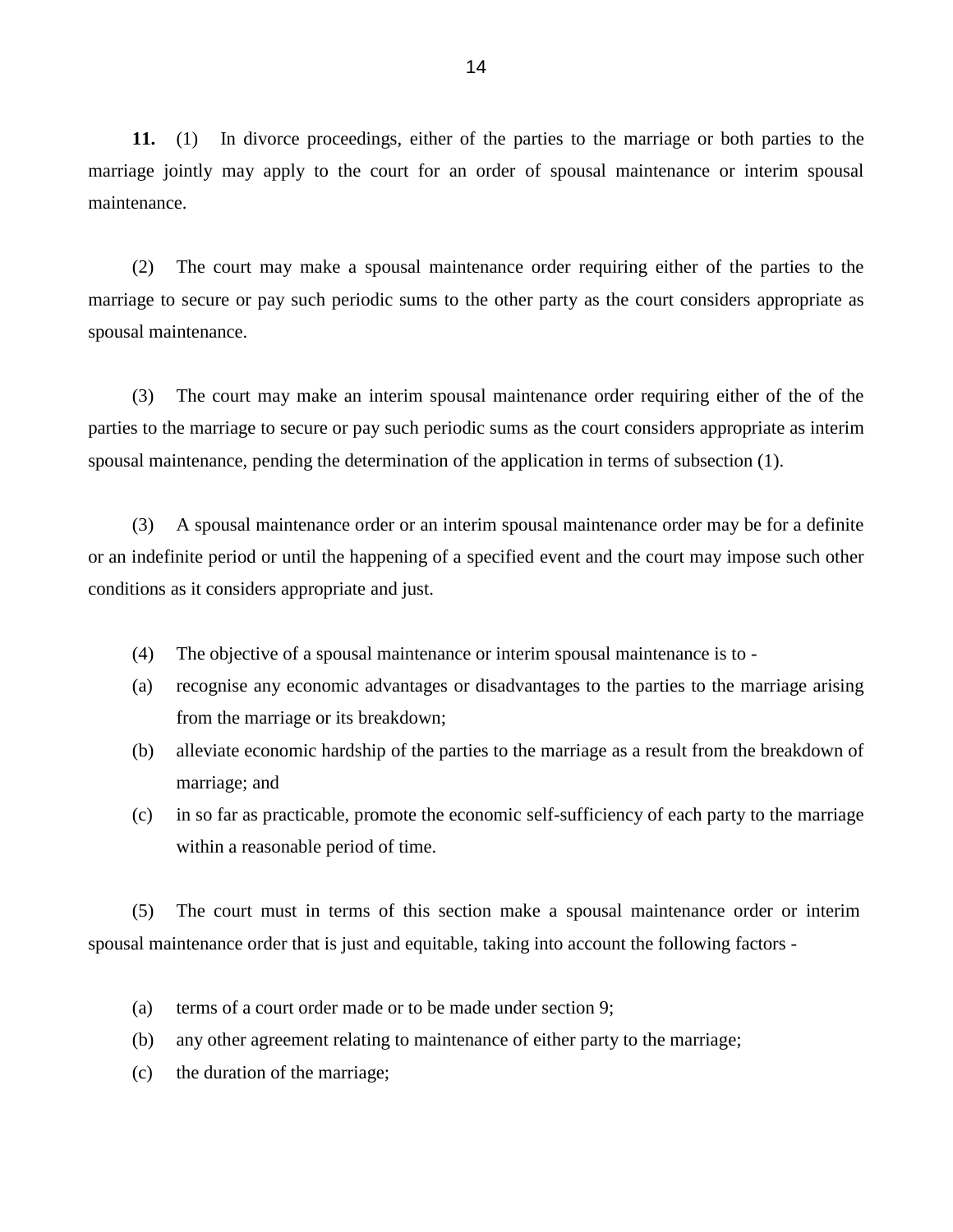- (d) the economic circumstances of each party to the marriage at the time of the instituting of the divorce proceedings, including their respective income, earning capacity, assets and other financial resources, and their respective financial obligations and responsibilities;
- (e) any impairment of the present or future earning capacity of the party seeking maintenance due to that party devoting time to domestic duties, or having foregone or delayed education, training, employment or career opportunities due to the marriage;
- (f) contributions and services by the party seeking maintenance to the education, training, employment, career or career potential of the other party;
- (g) which party to the marriage is to have custody of any children of the marriage, taking into account any financial consequences arising from the daily responsibility for the care of a child of the marriage including caring for a party to marriage where that party to the marriage is a person with disability or for caring for a child of the marriage who is a person with disability; and
- (h) any other factor which the court, in each case before it, might determine to be relevant.

(6) In applying the factors referred to in subsection (5), the court may not take into account the conduct of the either party to the marriage unless the conduct has adversely affected the financial resources of the parties or if it will be inequitable not to take conduct into account in the circumstances of the case before the court.

## **Periodical allowance in annulment of marriage proceedings**

**12.** (1) In annulment of marriage proceedings, either party to the proceedings may apply to the court for a periodical allowance order.

(2) The court may on good reason shown make an order requiring either party to the annulment of marriage proceedings to secure or pay such periodic sums, as the court considers appropriate for the maintenance of the other party.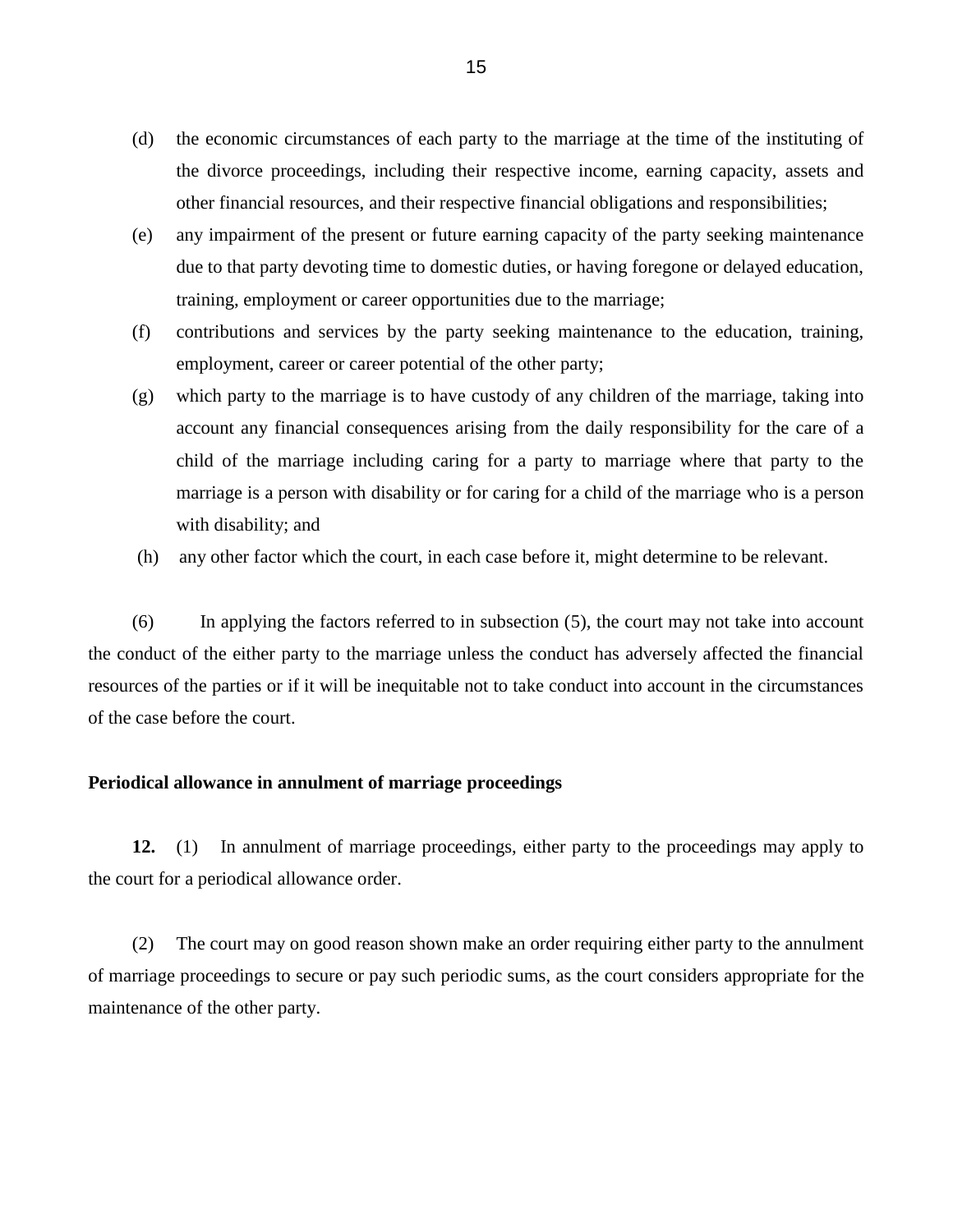(3) In annulment of marriage proceedings, either party to the proceedings may apply to the court for an interim periodical allowance order.

(4) The court may on good cause shown make an order requiring either of the parties annulment of marriage proceedings to secure or pay such periodic sums as the court considers appropriate for the maintenance of the other party pending the determination of the proceedings for annulment of marriage.

(3) Unless the context otherwise indicates, the provisions of section 11(4), (5) and (6) apply with changes required by the context, to proceedings for a periodical allowance order or an interim periodical allowance order made in terms of subsection (2) and (4).

### **Child maintenance**

**13.** (1) In divorce proceedings or annulment of marriage proceedings either party to the marriage may apply for an order of maintenance in respect of a child of the marriage.

(2) The court may, on application made by either party to the marriage or both parties to the marriage jointly, make an order requiring one party to pay to the other party maintenance in respect of any or all the children of the marriage.

(3) On application by either party to the marriage or both parties to the marriage, the court may make an interim child maintenance order requiring one party to secure or pay such periodic sums, as the court considers appropriate for the maintenance of any or all of the children of the marriage, pending the determination of the application in terms of subsection (1).

(4) A child maintenance order or an interim child maintenance order may be for a definite or an indefinite period or until the happening of a specified event and the court may impose such other terms, conditions or restrictions as it considers appropriate and just.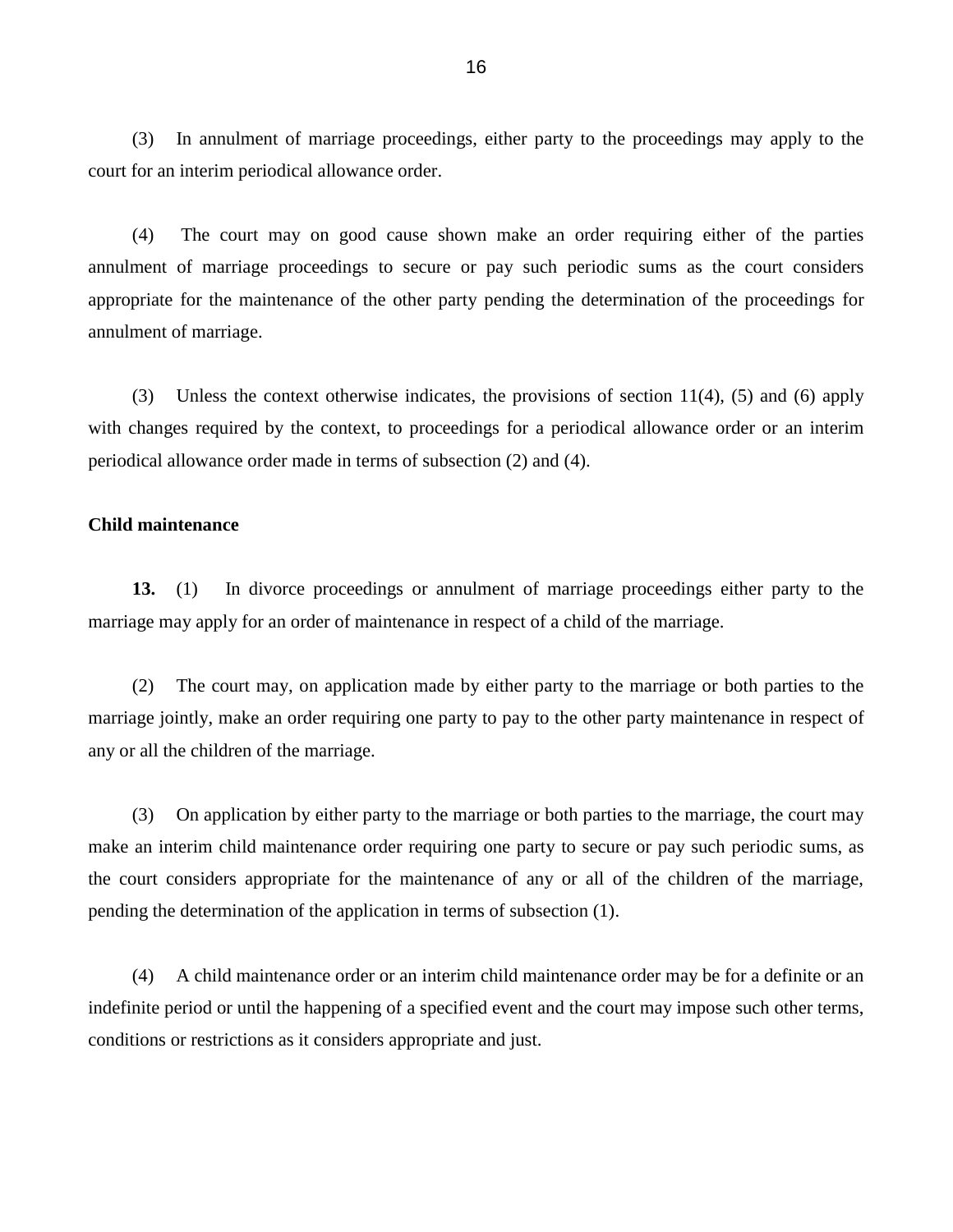(5) In making a child maintenance order or an interim child maintenance order in terms of this section the court must take into account:

- (a) an order of court or an agreement relating to maintenance of a child of the marriage;
- (b) the needs, resources and earning capacities of the parties to the marriage;
- (c) the financial, educational and developmental needs of any child of the marriage, including the needs of a child with a disability; and
- (d) any other factor which the court, in each case before it, might determine to be relevant.

#### **Custody or guardianship of, or access to, children**

**14.** (1) In divorce proceedings or annulment of marriage proceedings the court may, on application by either party to the marriage or both parties to the marriage jointly, make an order with respect to the custody, guardianship of, or access to, any or all the children of the marriage.

(2) In divorce proceedings or annulment of marriage proceedings, the court may, on application made by either party to the marriage, both parties to the marriage, jointly **or on its own initiative**, make an interim order respecting the custody or guardianship of, or access to, a child of the marriage pending the determination of the application under subsection (1).

(3) The court may make an agreement between the parties regarding custody or guardianship of, or access to, a child of the marriage an order of court, if in the opinion of the court the agreement is in the best interests of the child.

(4) When deciding what is in the best interests of the child of the marriage the court for purposes of custody, access and guardianship the court must have regard to the factors set out in section 3 of the Child Care and Protection Act, 2015, and must also take into account-

(a) the degree of commitment and responsibility which the respective parties to the marriage have shown towards the child, as evidenced by such factors as financial support, maintaining or attempting to maintain contact with the child; and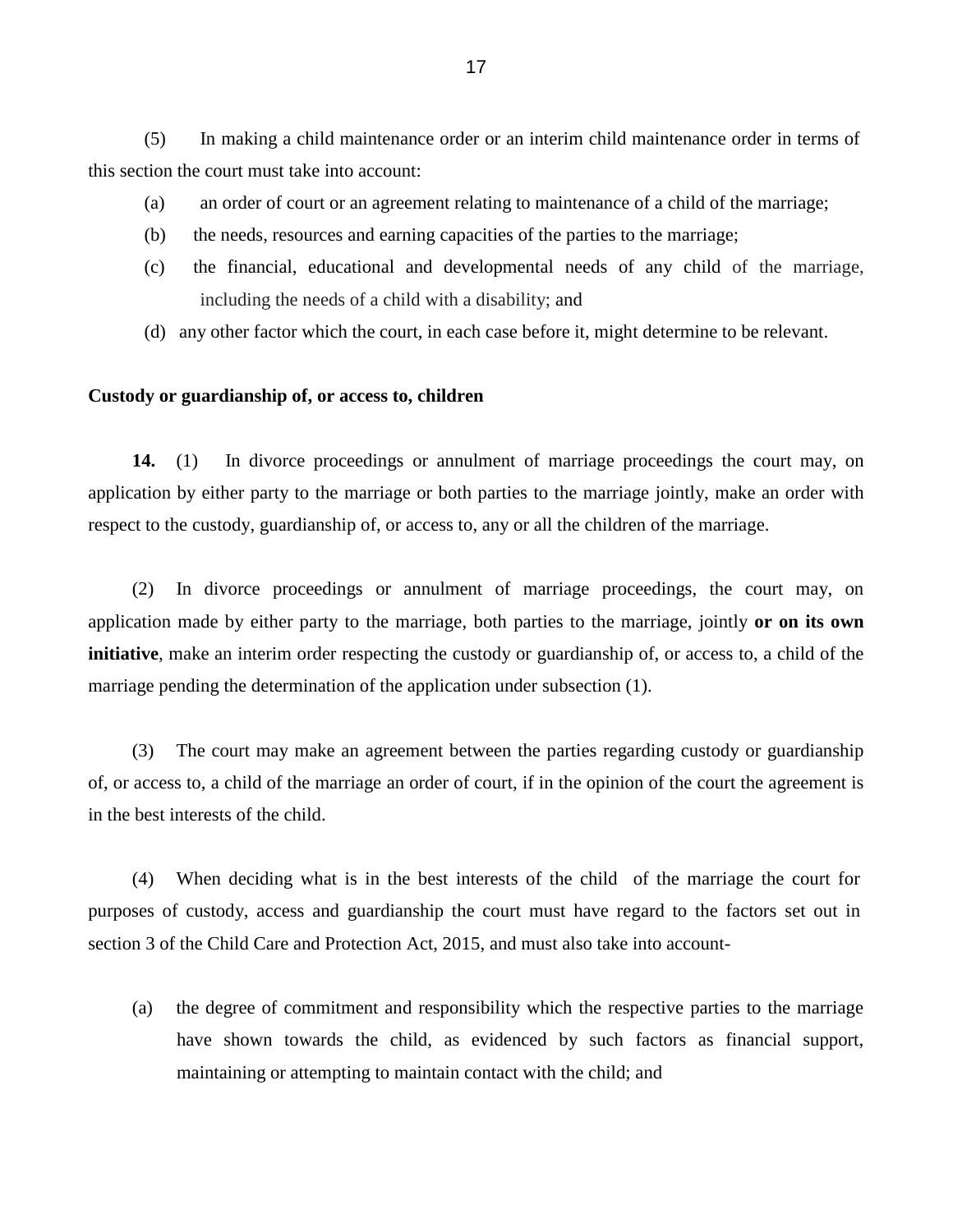- (b) the financial positions of the parties to the marriage, but
	- (i) the financial positions of the parties are not the decisive factor; and
	- (ii) the court must not approve an application for the custody of a child, if the application is based on a motive to avoid the payment of maintenance in respect of that child.

(5) In making an order in terms of this section the court must have regard to the right of the marriage to know and be cared for by both parents and the goal of resolving disputes in a nonadversarial manner, if possible.

(6) If the court has not in terms of this Act made an order granting sole guardianship of a child of the marriage to either party to the marriage, both parties continue to exercise equal powers of guardianship after the divorce or the granting of an order for the annulment of marriage.

### **Joint custody**

**15.** (1) In divorce proceedings or annulment of marriage proceedings the court may, on application made jointly by both parties to the marriage, make an order for the joint custody of a child of the marriage, if in the circumstances of the particular case the court is of the opinion that it is in the best interests of the child.

(2) If the court makes an order for joint custody in terms of subsection (2), that order must specify that both parties have equal powers of guardianship.

(3) In making an order in terms of this section the court must take into account the following factors -

- (a) whether the parties seeking joint custody are fit to take care of the child;
- (b) whether the parties seeking joint custody desire continuous contact with the child;
- (c) whether the parties seeking joint custody are perceived by the child as sources of emotional support;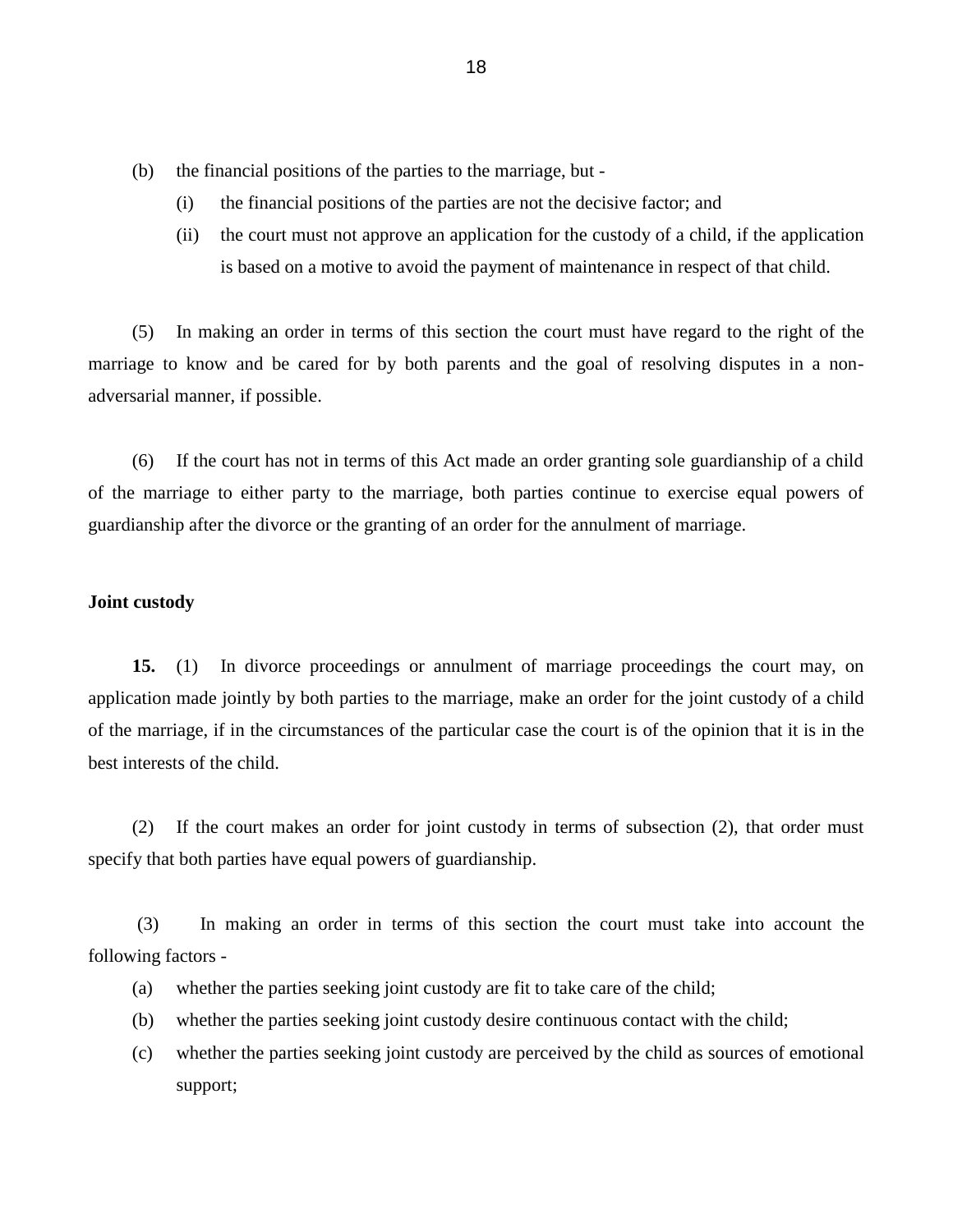- (d) whether the parties seeking joint custody are able to communicate and co-operate in promoting the best interests of the child; and
- (e) whether the parties seeking joint custody live in sufficiently close physical proximity to make joint custody feasible.

(4) The court may grant joint custody to divorced parties or parties in respect of whose marriage the court previously made an order of annulment of marriage only if the parties can demonstrate to the court that circumstances have changed since the divorce order or order of annulment of marriage.

### **Other access**

**16.** (1) In divorce proceedings or proceedings for annulment of marriage the court may, on application made by either party to the marriage, make an order respecting access to a child of the marriage by a person other than the parent of the child if in the opinion of the court it is the best interests of the child.

(2) Before deciding on an application referred to in subsection (2), the court must order a report by a social worker.

(3) In making a decision in terms of subsection (1), the court must be guided by the factors referred to in section 15(3) and (4) which apply with changes required in the context to this section.

(4) An order in terms of subsection (2) may be for a definite or an indefinite period or until the happening of a specified event and the court may impose such other conditions as it considers appropriate and just.

### **Rescission or variation of court orders**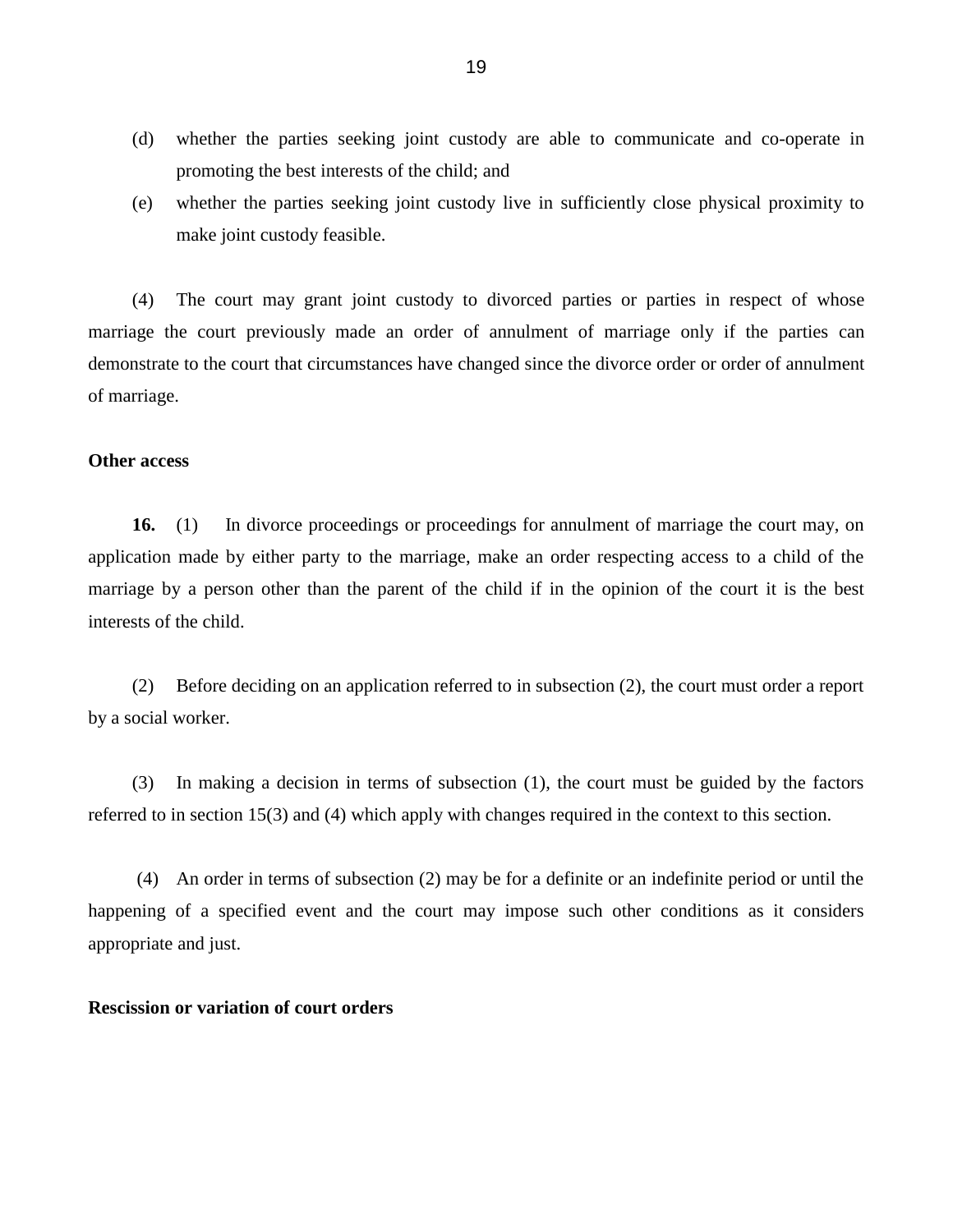**17.** (1) The court may vary or rescind a child maintenance order, an interim child maintenance order, spousal maintenance order, an interim spousal maintenance, a periodical allowance order, an interim periodical allowance order or an order for the custody, guardianship of, or access to, a child of the marriage.

### **Recognition of certain foreign divorces and foreign annulments of marriages**

**18.** (1) A divorce or an annulment of marriage effected, before or after the commencement of this Act, in accordance with the law of a foreign country is recognised as valid in Namibia, where on the date of the order -

- (a) the defendant or respondent had his or her habitual residence in that country; or
- (b) the plaintiff or applicant had his or her habitual residence in that country, but only
	- (h) where the plaintiff or applicant had been habitually resident in that country for not less than one year before the date of order;
	- (ii) both parties were habitually resident in that country; or
	- (iii) both parties were nationals of that country;
- (c) the plaintiff or applicant was a national of the country, but only where
	- (i) the plaintiff or applicant had his habitual residence in that country; or
	- (ii) the plaintiff or applicant had habitually resided in that country for a continuous period of one year falling, at least in part, within the two years preceding the institution of the proceedings;
- (d) the plaintiff or applicant was a national of that country and both the following further conditions were fulfilled -
	- (ii) the plaintiff or applicant was present in that country at the date of institution of the proceedings; and
	- (iii) the parties last habitually resided together in a country whose law, at the date of institution of the proceedings, did not provide for divorce or annulment.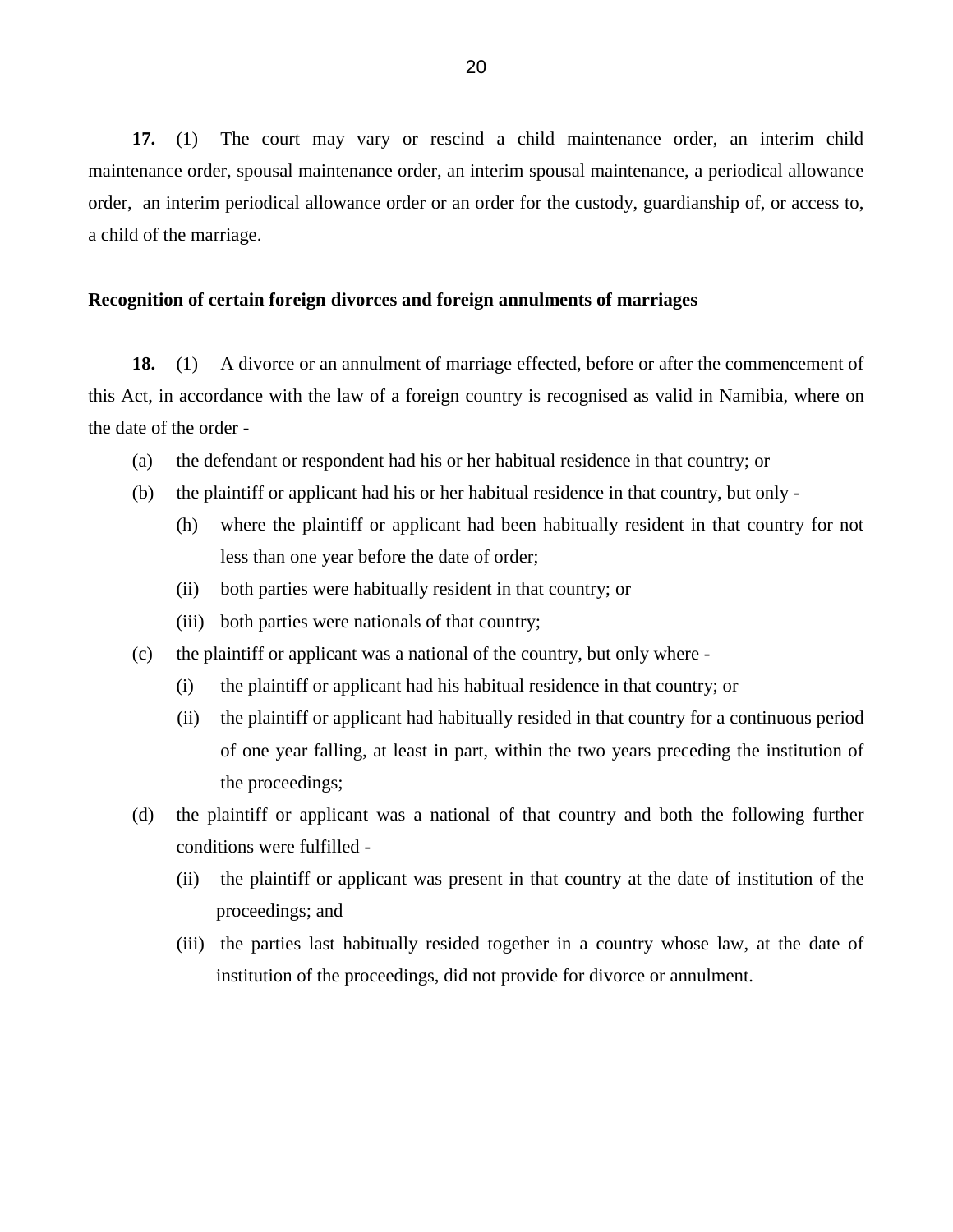(2) A divorce or an annulment of marriage is not recognised as valid in Namibia in terms of subsection (1), where -

- (a) under the common law rules of private international law, recognition of its validity would be refused on the ground that a party to the marriage had been denied natural justice; or
- (b) recognition would be contrary to public policy.

## **Abolition of orders for restitution of conjugal rights and judicial separation**

**19.** A court may not make an order for the restitution of conjugal rights or judicial separation in respect of divorce proceedings instituted after the commencement of this Act.

### **Privacy of certain proceedings**

**20.** On application made by either party to the marriage or jointly by both parties to the marriage, any person, or at the initiative of the court, the court may make an order -

- (a) directing that divorce proceedings or proceedings for annulment of marriage or certain parts of such proceedings; and
- (b) that no person other than the party or parties and the legal practitioners acting on behalf of the party or parties, the required court officials and persons whose presence is necessary, be present at the proceedings referred to in paragraph (a),

if the court is satisfied that there is a likelihood that harm may result to a child of the marriage or any other child connected to the proceedings.

### **Restriction on publication of certain court proceedings**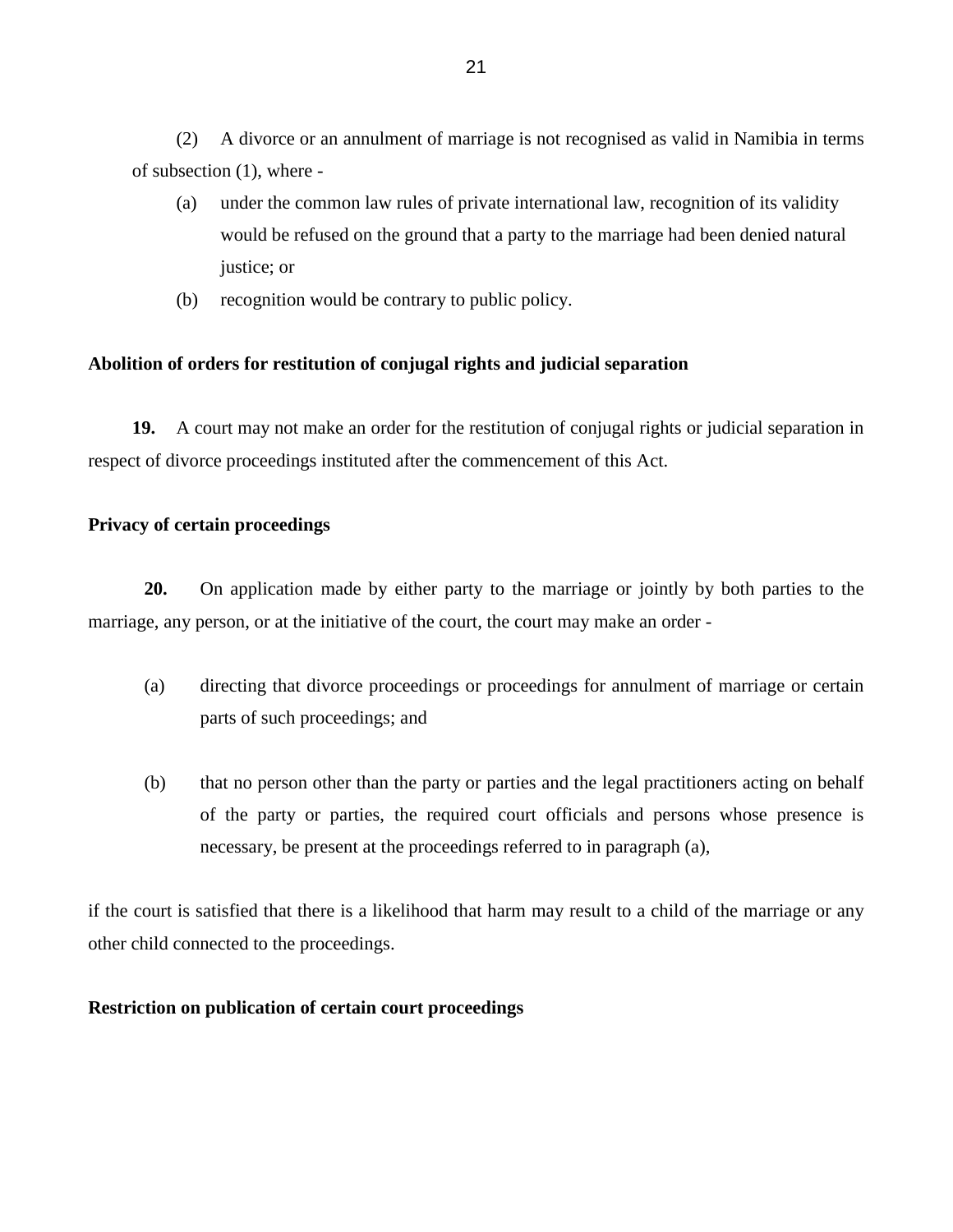**21.** (1) For the purpose of this section "publish" means disseminate or provide access to the public or a section of the public information by any means, including by -

- (a) publication in a book, newspaper, magazine or other written publication;
- (b) broadcast by radio or television;
- (c) public exhibition;
- (d) broadcast or publication by means of the internet; or
- (e) other electronic communication.

(2) A person may not publish, for the information of the public or to a section of the public, any particulars of a divorce proceeding or annulment of marriage proceedings or any information or evidence which emerges in the course of such a proceeding, which is intended or likely to identity a child or personal information about a child as being involved in the proceedings.

(3) A person may not publish, for the information of the public or to a section of the public, any particulars of a divorce proceeding or annulment of marriage proceedings or any information or evidence which emerges in the course of such a proceeding, except with the permission of the court granted on application in terms of the rules of court.

(4) Despite subsection (3), a person may, unless the court orders otherwise, publish in relation to divorce proceedings or annulment of marriage proceedings, the following particulars -

- (a) the names of the parties to the proceedings;
- (b) that proceedings between the parties is pending in a court of law; and
- (c) the order of the court.

(5) Subsection (3) does not apply to the publication of particulars or information in respect of divorce proceedings or annulment of marriage proceedings -

- (a) for the purposes of the administration of justice;
- (b) in a *bona fide* law report which does not form part of any other publication than a series of reports of the proceedings in courts of law or a collection of the judgments of courts of law;
- (a) for the purpose of *bona fide* academic research ; or
- (b) if both parties to the divorce proceedings consent in writing to the publication.

(6) A person who contravenes subsection (2) or (3), commits an offence and is liable on conviction to a fine not exceeding N\$100 000 or to imprisonment for a period not exceeding five years, or to both such fine and such imprisonment.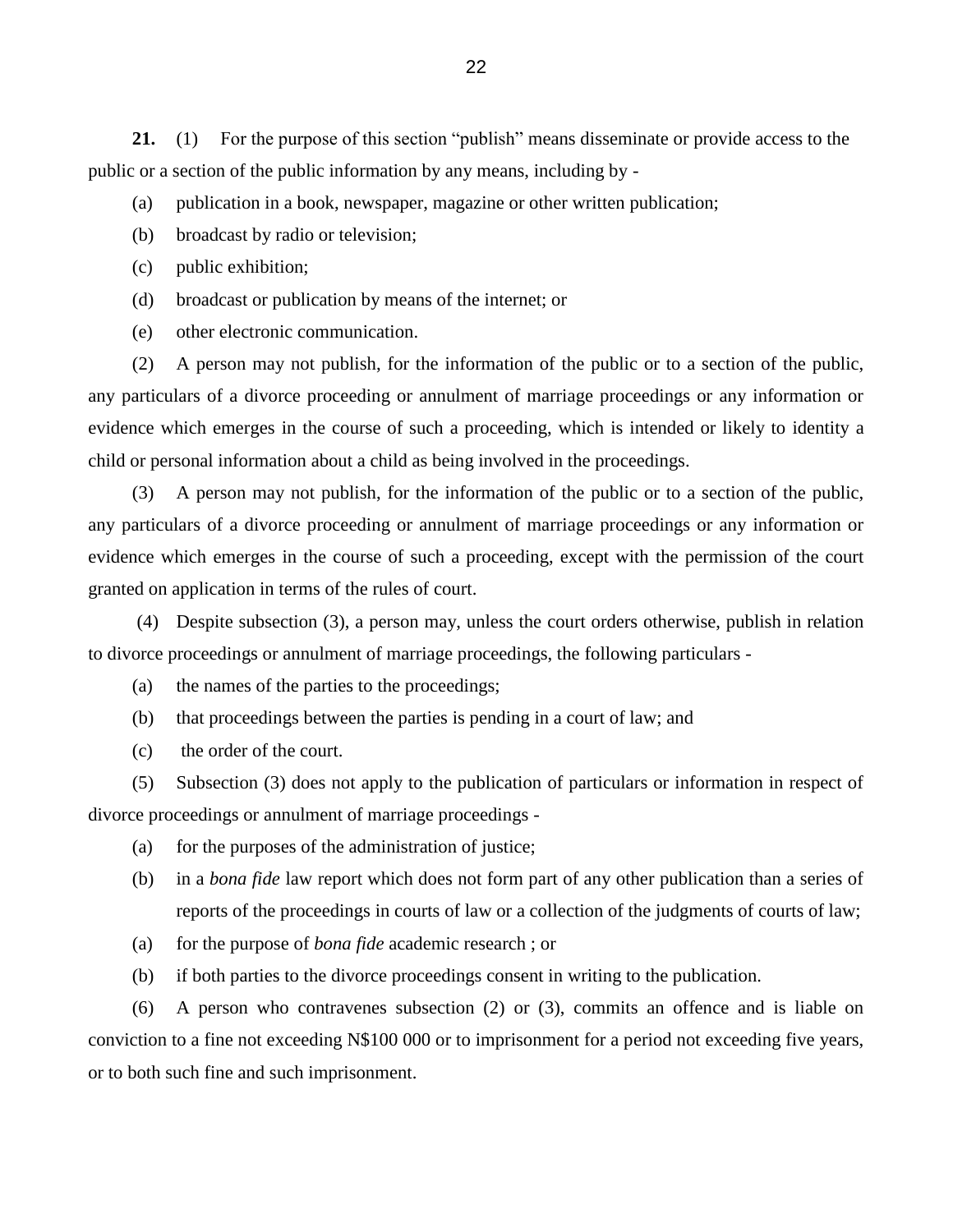### **Donations and gifts**

- **22.** Subject to the provisions of the Insolvency Act, 1936 (Act No. 24 of 1936) -
- (a) a transaction as contemplated in that Act, and effected before or after the commencement of this Act is not void or voidable because it amounts to a donation between the parties to the marriage; and
- (b) a gift given in anticipation of a marriage becomes the assets of the person who received it, despite the subsequent dissolution of the marriage.

#### **Transitional provisions**

- **23.** (1) This Act does not apply with reference to pending -
- (a) divorce proceedings;
- (b) annulment of marriage proceedings;
- (c) proceedings for the restitution of conjugal rights;
- (d) proceedings for forfeiture of patrimonial benefits;
- (e) proceedings for judicial separation; or
- (f) appeals in respect of proceedings referred to in paragraph (a), (b), (c), (d) or (e),

and such proceedings must be dealt with in accordance with the law which applied before the commencement of this Act.

(2) For purposes of subsection (1), pending refers to proceedings instituted before the commencement of this Act and not finalised at the date of commencement of this Act.

### **Repeal and amendment of laws**

**24.** (1) The laws specified column 1 and 2 of Schedule 1 to this Act are repealed to the extent specified in the third column of that Schedule.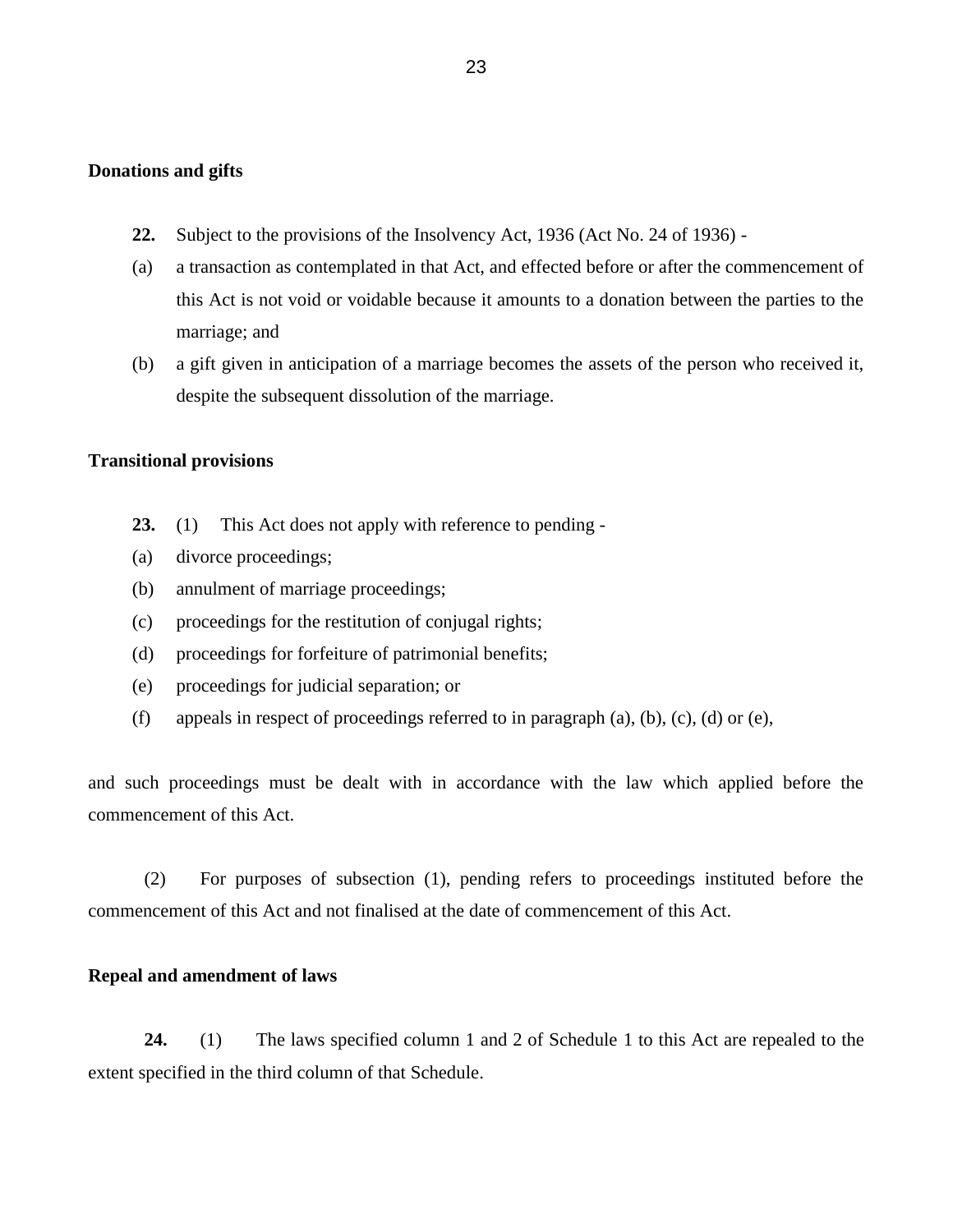(2) The laws specified in Schedule 2 to this Act are amended to the extent specified in that Schedule.

# **Short title and commencement**

**25.** This Act is called the Divorce Act, 2022 and comes into operation on a date to be determined by the Minister by notice in the *Gazette*.

| No. and year of law      | <b>Short title</b>                                            | <b>Extend of repeal</b>  |
|--------------------------|---------------------------------------------------------------|--------------------------|
| Ordinance No. 18 of 1935 | Divorce Laws Amendment Ordinance,<br>1935                     | The repeal of the whole. |
| Ordinance No. 25 of 1955 | Matrimonial Affairs Ordinance, 1955                           | The repeal of the whole. |
| Ordinance No. 9 of 1967  | <b>Matrimonial Affairs Amendment</b><br>Ordinance, 1967       | The repeal of the whole. |
| Act No. 22 of 1939       | Matrimonial Causes Jurisdiction Act,<br>1939                  | The repeal of the whole. |
| Act No. 17 of 1943       | <b>Matrimonial Causes Jurisdiction</b><br>Amendment Act, 1943 | The repeal of the whole. |
| Act No. 35 of 1945       | <b>Matrimonial Causes Jurisdiction</b><br>Amendment Act, 1945 | The repeal of the whole. |
| Act No. 37 of 1953       | Matrimonial Affairs Act, 1953                                 | The repeal of the whole. |

# SCHEDULE 1 LAWS REPEALED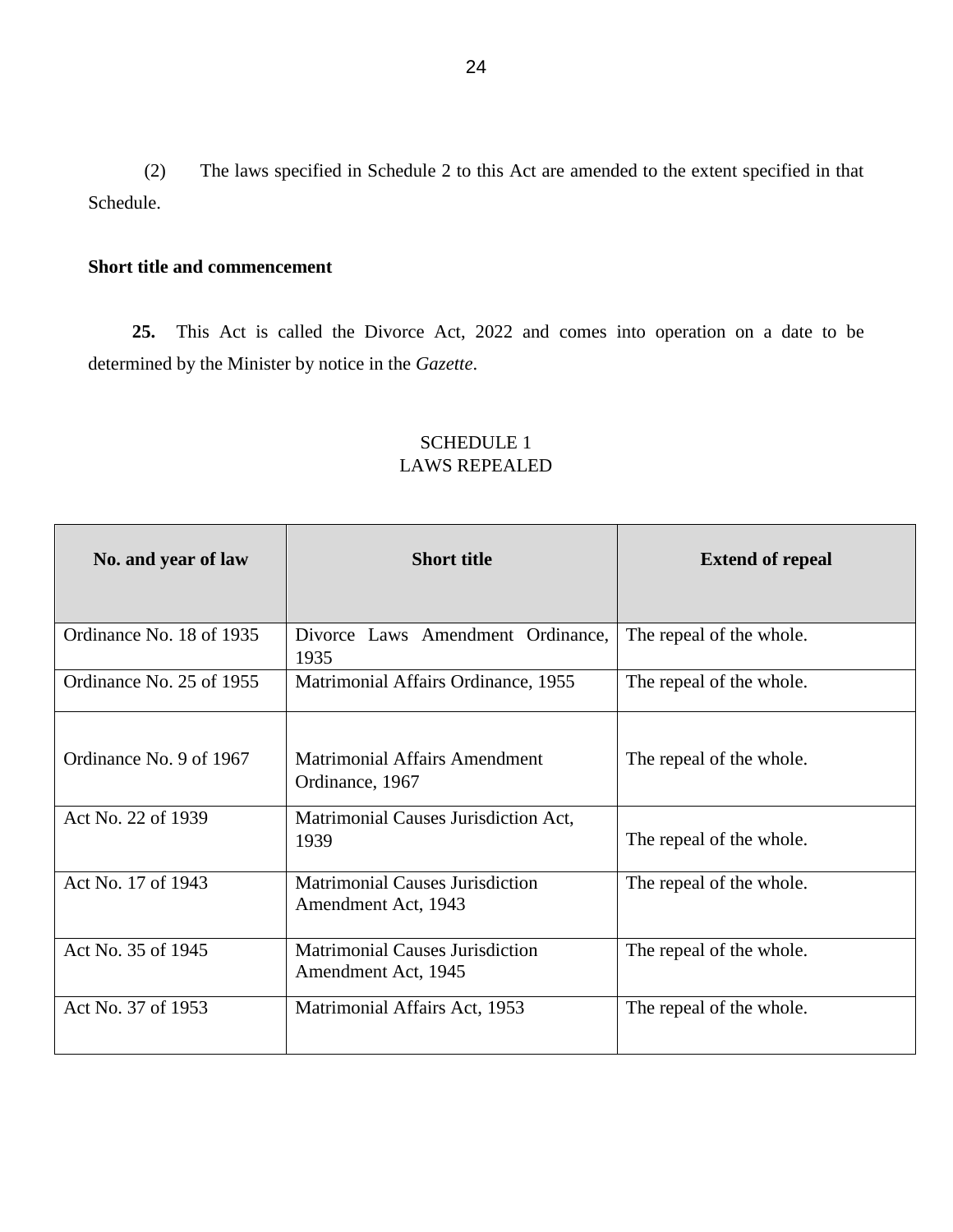# SCHEDULE 2 LAWS AMENDED

The laws specified are amended to the extend set out:

# **1. High Court Act No. 16 of 1990**

## **Amendment of section 1 Act No. 16 of 1990 as amended by Act No. 10 of 2001**

**1.** (1) Section 1 of the High Court Act, 1990 (Act No. 16 of 1990) (hereafter referred to as the principal Act is amended -

(a) by the substitution of the introductory sentence to section (1) for the following introductory sentence:

" $(1)$  In this Act, except where the context otherwise indicates -;";

(b) by the insertion after the definition of "deputy sheriff" of the following definitions:

" "Divorce Act" mean the Divorce Act, 2022 (Act No. of 2022);

"divorce proceedings" means divorce proceedings as defined in section (1) of the Divorce Act;"; and

(c) by the insertion of the following subsection after subsection (1):

"(2) The phrases "marriage", "interim child maintenance", "interim spousal maintenance" and "interim periodical allowance" have the meaning assigned to the phrases in section 1 of the Divorce Act.".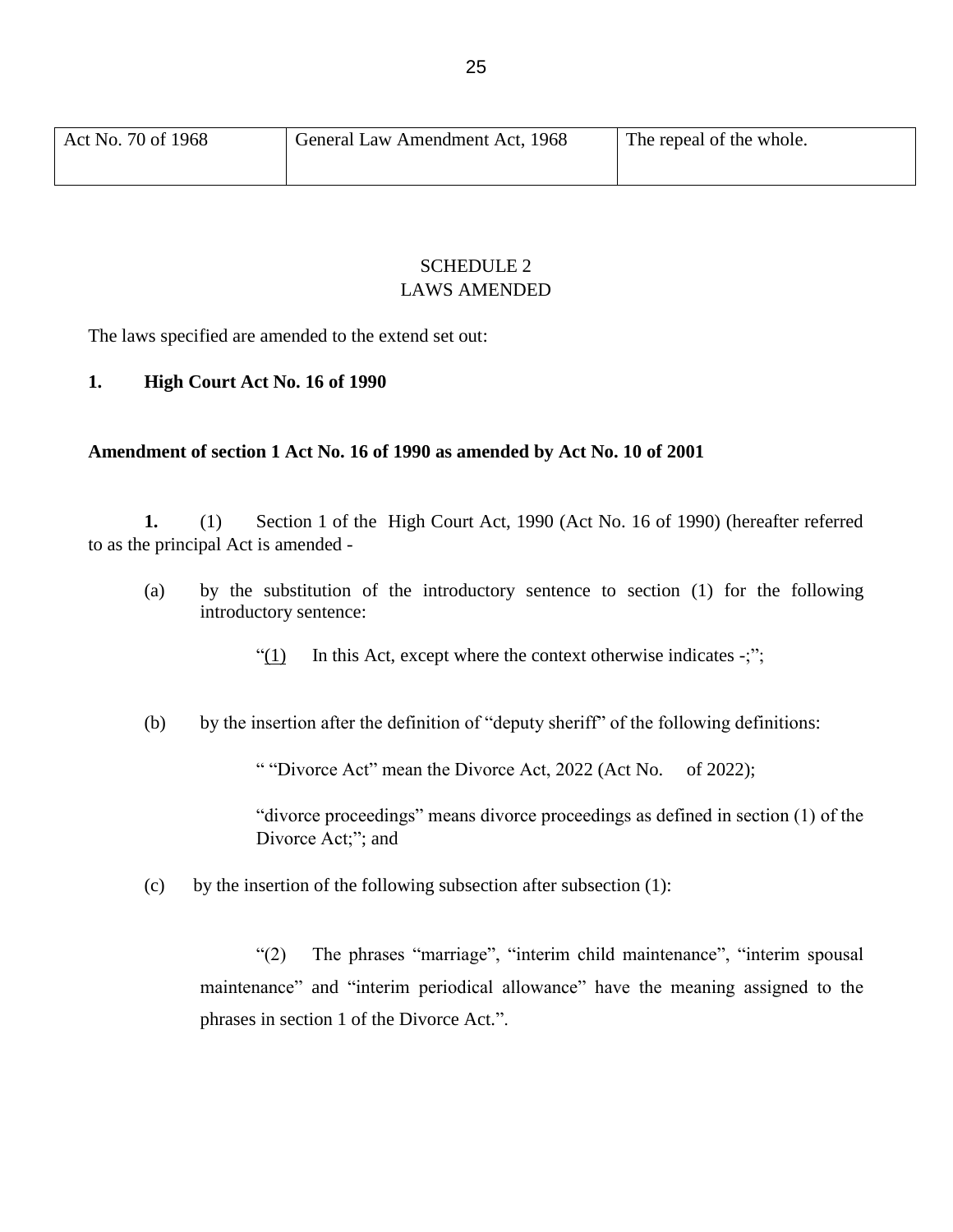## **Amendment of section 18 Act No. 16 of 1990**

**2.** The Principal Act is amended by the substitution for subsection (7) of section 18 of the following subsection:

 "(7) Notwithstanding anything to the contrary in any law contained, no appeal shall lie from a judgment or order of the High Court in proceedings in connection with an application -

- (a) by one spouse against the other for **[maintenance pedente lite]** interim child maintenance, interim periodical allowance or interim spousal maintenance;
- (b) for contribution towards the costs of a pending **[matrimonial action]** divorce proceedings or annulment of marriage proceedings;
- (c) for the interim custody of a child when **[matrimonial action]** divorce proceeding or annulment of marriage proceedings between the parents is pending or is about to be instituted;
- (d) by one parent against the other for interim access to a child when a **[matrimonial action]** divorce proceeding or annulment of marriage proceedings between the parents is pending or is about to be instituted.".

# **Substitution of section 16 of Act No. 16 of 1990**

**3.** The Principal Act is amended by the substitution for section 16 of the following section:

### **"Persons over whom and matters in relation to which the High Court has jurisdiction**

**16.** (1) The High Court shall have jurisdiction over all persons residing or being in and in relation to all causes arising and all offences triable within Namibia and all other matters of which it may according to law take cognisance, and shall, in addition to any powers of jurisdiction which may be vested in it by law, have power -

- (a) to hear and determine appeals from all lower courts in Namibia;
- (b) to review the proceedings of all such courts; and
- (c) in its discretion, and at the instance of any interested person, to enquire into and determine any existing, future or contingent right or obligation, notwithstanding that such person cannot claim any relief consequential upon the determination.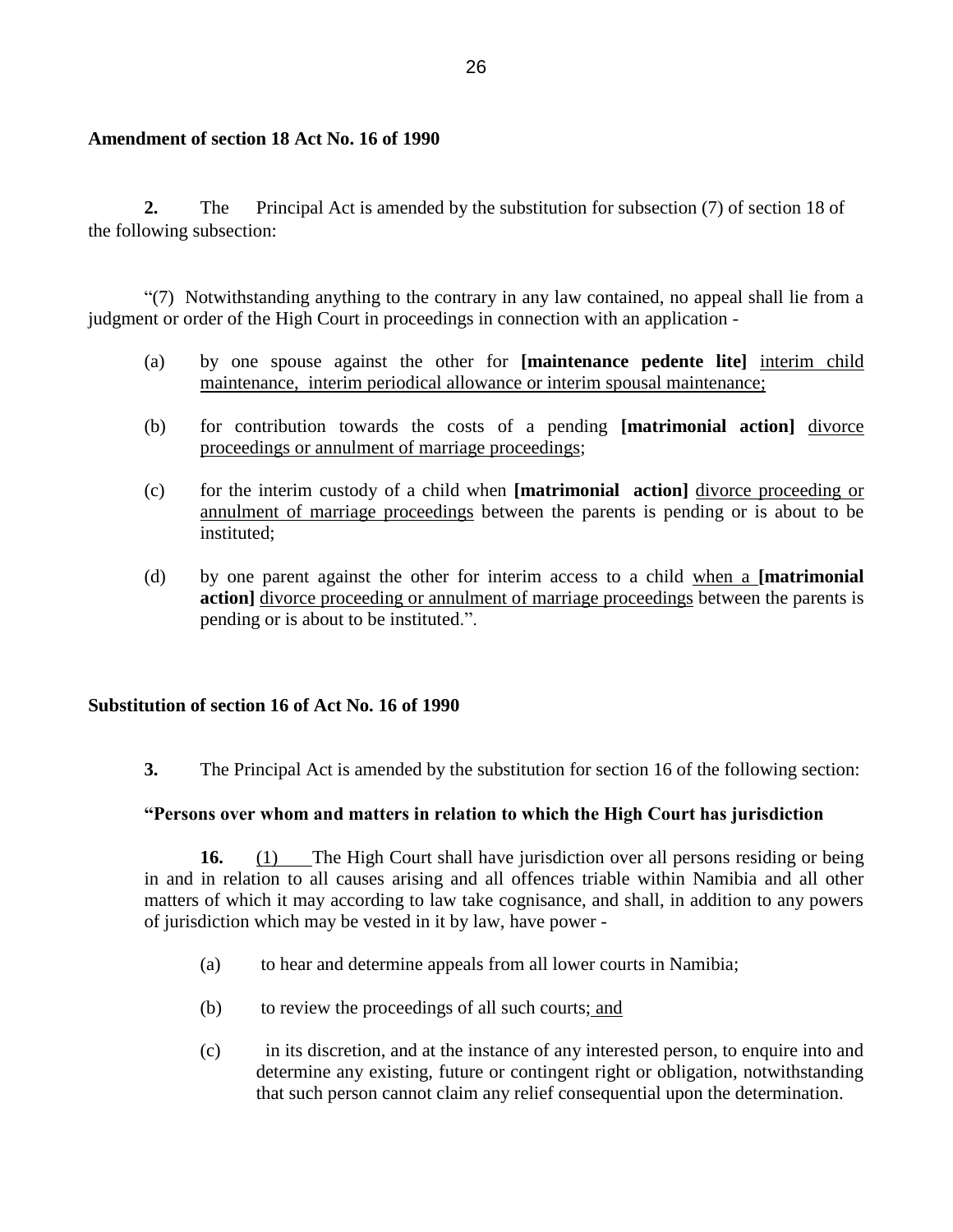(2) In divorce proceedings the High Court shall have jurisdiction if either of the parties to the marriage is or if both parties to the marriage are-

- (a) domiciled in the area of jurisdiction of the court on the date on which proceedings are instituted; or
- (b) ordinarily resident in the area of jurisdiction of the court on the date on the date on which proceedings are instituted and has or have been ordinarily resident in Namibia for a period of not less than one year immediately prior to that date.".

# **Amendment of section 39 of Act No. 16 of 1990 as amended by Act No. 12 of 2013**

**4.** Section 39 of the principal Act is amended in subsection (1) by the insertion of the following subparagraphs after subparagraph  $(xv)$  of paragraph  $(a)$ :

- "(xvA) keeping of records of orders made in terms of the Divorce Act and access to such records;
- (xvB) the transfer of divorce proceedings between the court referred to in section 2A of the Magistrates' Court Act, 1944 (Act 32 of 1944) and the High Court;
- (xvC) transfer of certain matters relating to divorce proceedings from the court referred to in section 2(gA) of the Magistrates' Court Act, 1944 (Act 32 of 1944) to the High Court; (xvD) mediation during divorce proceedings;"; and

# **2. Magistrates' Courts Act, 1944 (Act No. 32 of 1944)**

# **Amendment of section 1 of Act No. 32 of 1944**

**1.** Section 1 of the Magistrates' Courts Act, 1944 (Act No. 32 of 1944), (hereafter referred to as the "Principal Act) is amended -

- (a) by the substitution of the introductory sentence to section (1) for the following introductory sentence:
	- "(1) In this Act, except where the context otherwise indicates  $-\ddot{r}$ ;";
- (b) by the insertion after the definition of "court" of the following definition: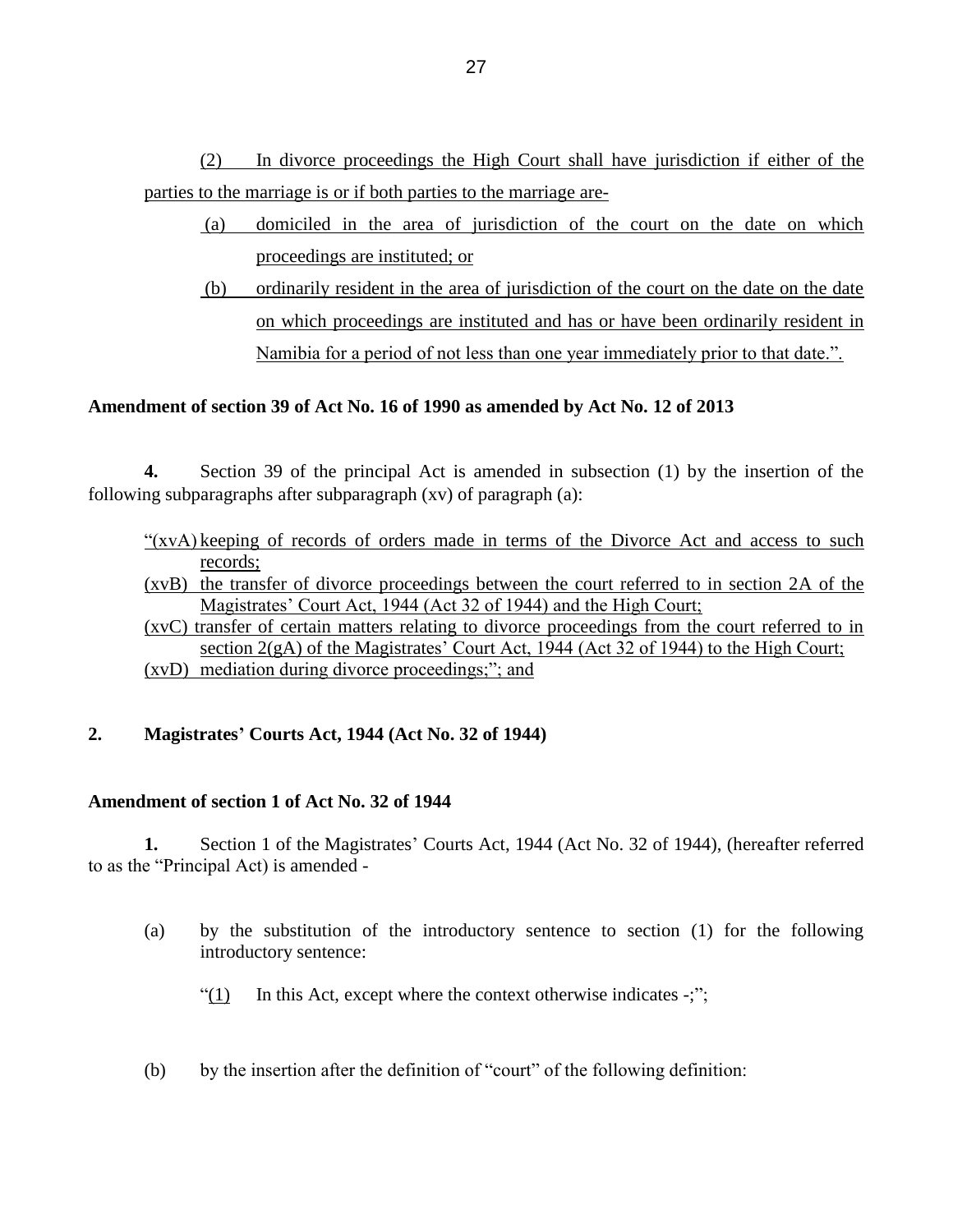" "Commission" means the Magistrates' Commission as defined in section 1 of the Magistrates Act, 2003 (Act No. 3 of 2003);":

(c) by the substitution for the definition of court of the following definition:

" "court" -

- (a) in relation to a civil matter referred to in section 29A, a court established under section  $2(gA)$ ;
- (b) in relation to any other civil matter a magistrate's court; and
- (c) in respect of any other matter a court of a regional division and a magistrate's court;".
- (d) by the insertion before the definition of "court of appeal" of the following definition:

" "Divorce Act " means the Divorce Act, 2022 (Act No. of 2022);

"divorce proceedings" means divorce proceedings as defined in section 1 of the Divorce  $Act;$ ";

(e) by the insertion of the following definition after the definition of "practitioner":

" "regional magistrate" means a regional magistrate as defined in section 1 of the Magistrates Act, 2003 (Act No. 3 of 2003);

" "regional court magistrate" means a regional court magistrate as defined in section 1 of the Magistrates Act, 2003 (Act No. 3 of 2003);"; and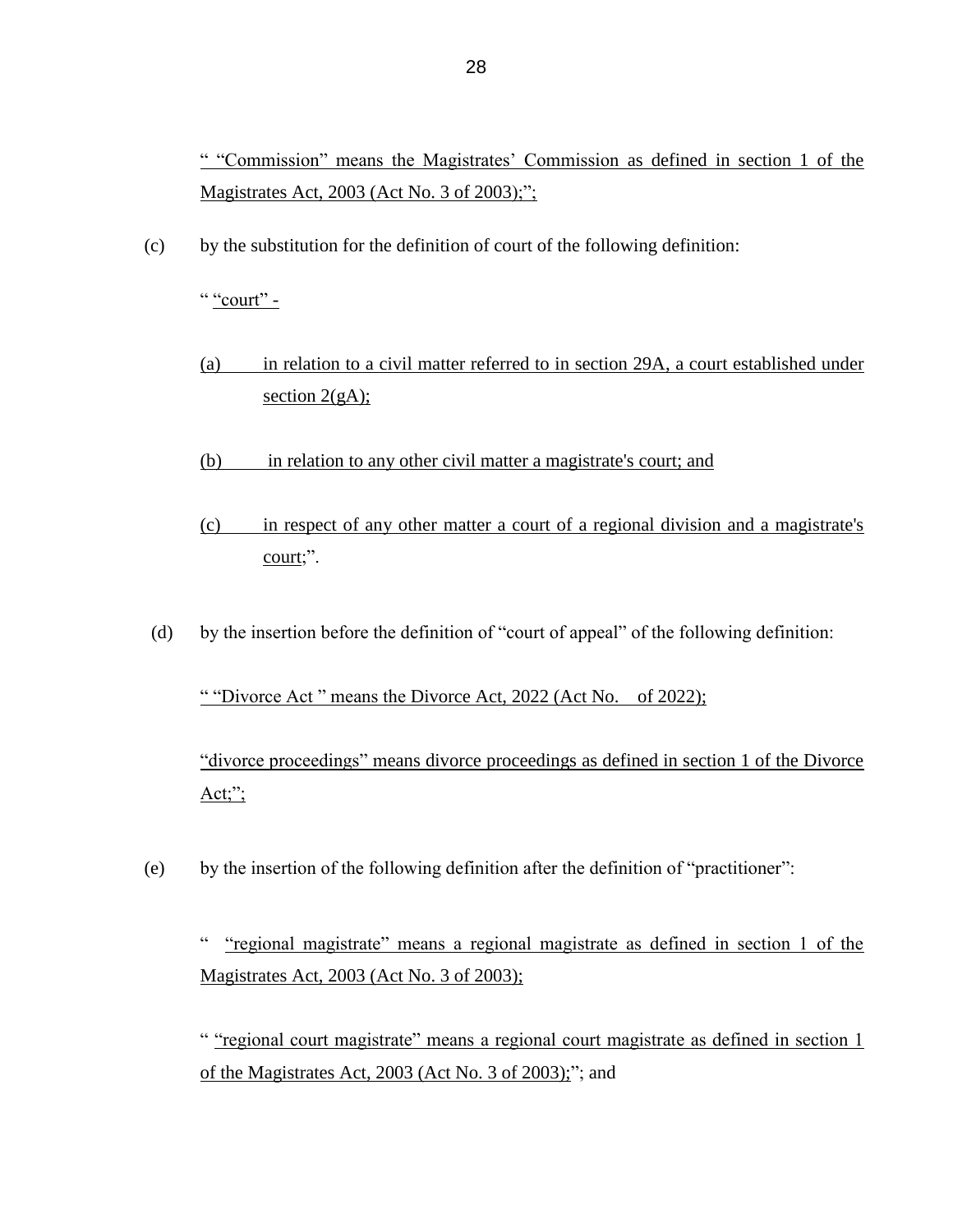(f) by the insertion of the following subsection after subsection  $(1)$ :

(2) The phrases "marriage", "interim child maintenance", "spousal maintenance", "interim spousal maintenance", "periodical allowance" and "interim periodical allowance" have the meaning assigned to the phrases in section 1 of the Divorce Act.".

# **Amendment of section 2 of Act No. 32 of 1944 as amended by section Act No. 40 of 1952, Act No. 68 of 1957 and Act No. 17 of 1970, AG No. 3 of 1979 and Act No. 11 of 1985**

**2.** Section 2 of the Principal Act is amended by the insertion of the following paragraph after paragraph (g):

"(gA) establish a court to adjudicate suits or proceedings contemplated in section 29A.";

# **Insertion of section 8A in Act No. 32 of 1944**

**3.** The following section is inserted after section 8 of the Principal Act:

"**8A.** (1) Only a regional magistrate who is specifically authorised in writing by the Commission may adjudicate civil suits or proceedings contemplated in section 29A;

(2) The Commission may in writing to the regional magistrate authorised as contemplated in subsection (1) withdraw the authorisation referred to in subsection  $(1).$ ".

**Amendment of section 25 of Act No. 32 of 1944 as amended by Act No. 11 of 1985 and by Act No. 6 of 2009**

**4.** Section 25 of the principal Act is amended: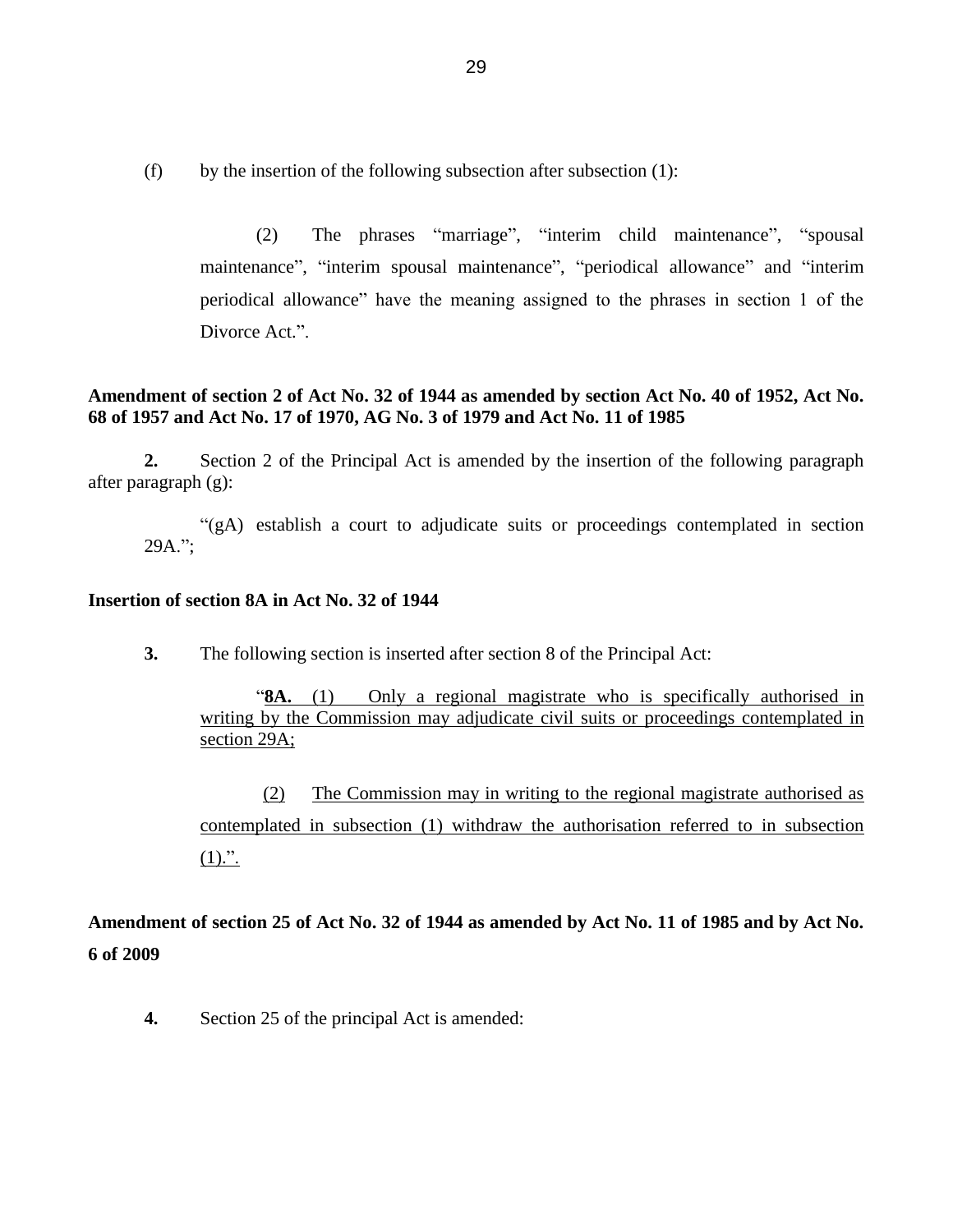- (a) in subsection (3) by the insertion of the following subparagraphs after subparagraph  $(v)$ of paragraph (a):
	- "(vA) keeping of records of orders made in terms of the Divorce Act and access to records; (vB) the transfer of divorce proceedings between the courts referred to in section 29A; (vC) transfer of certain matters relating to divorce proceedings to the High Court; (vD) with the concurrence of the Judge-President of the High Court, legal practitioners' fees to be charged in relating to divorce proceedings; (vE) mediation during divorce proceedings;"; and
- (b) by the substitution for subsection  $(5)$  of the following subsection:

**"(5) No new rule or any alteration or rescission of a rule shall take effect unless it has been confirmed by the Cabinet and published in the Official Gazette at least one month before the day upon which it is expressed to take effect.".**

### **Amendment of section 28 of Act No 32 of 1944 as amended by Act No. 40 of 1952**

**5.** Section 28 of the principal Act is amended by the insertion after subsection (1) of the following subsection:

**"(1A).** In divorce proceedings, a court established in terms of section 2(gA) has jurisdiction if either of the parties to the marriage is or both parties to the marriage are -

- (a) domiciled in the area of jurisdiction of the court on the date on which proceedings are instituted; or
- (b) ordinarily resident in the area of jurisdiction of the court on the date on the date on which proceedings are instituted and has or have been ordinarily resident in Namibia for a period of not less than one year immediately prior to that date.".

**Amendment of section 29 of Act No 32 of 1944 as amended by Act No. 40 of 1952, Act No. 19 of 1963 and Act No. 17 of 1970; Act No. 94 of 1974, Act No. 11 of 1985 and Act No. 9 of 1997**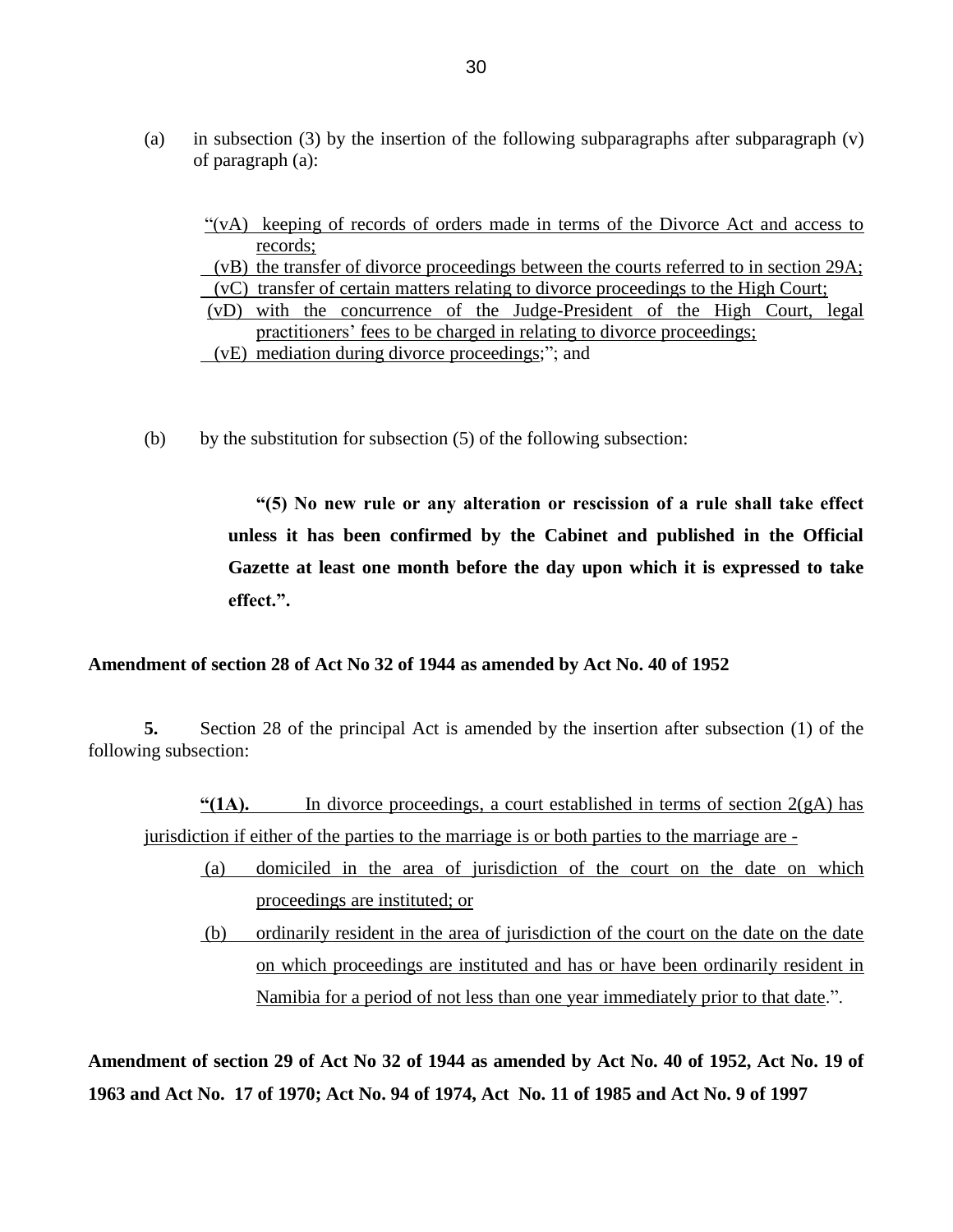- **6.** Section 29 of the Principal Act is amended:
- (a) by the insertion of the following section after section 29 -

## **Jurisdiction of court of to adjudicate certain civil suits or proceeding**

"**29A** (1) Subject to section 8A, a court established in terms of subsection (gA) of section 2 has jurisdiction -

- (a) to hear and determine divorce proceedings;
- (b) to grant a divorce order;
- (c) to hear and determine a question relating to the domicile of a party or parties to the marriage where such parties have instituted divorce proceedings;
- (d) to grant an order for the division of assets as contemplated in the Divorce Act;
- (e) to grant an order for the forfeiture of patrimonial benefits as contemplated in the Divorce Act;
- (f) to grant an order relating to the custody and guardianship of, or access to, any or all children of the marriage as contemplated in the Divorce Act;
- (g) to grant an order for the transfer of assets or the payment of money, regardless of the value of the assets or money in question, if such order relates to a divorce proceeding;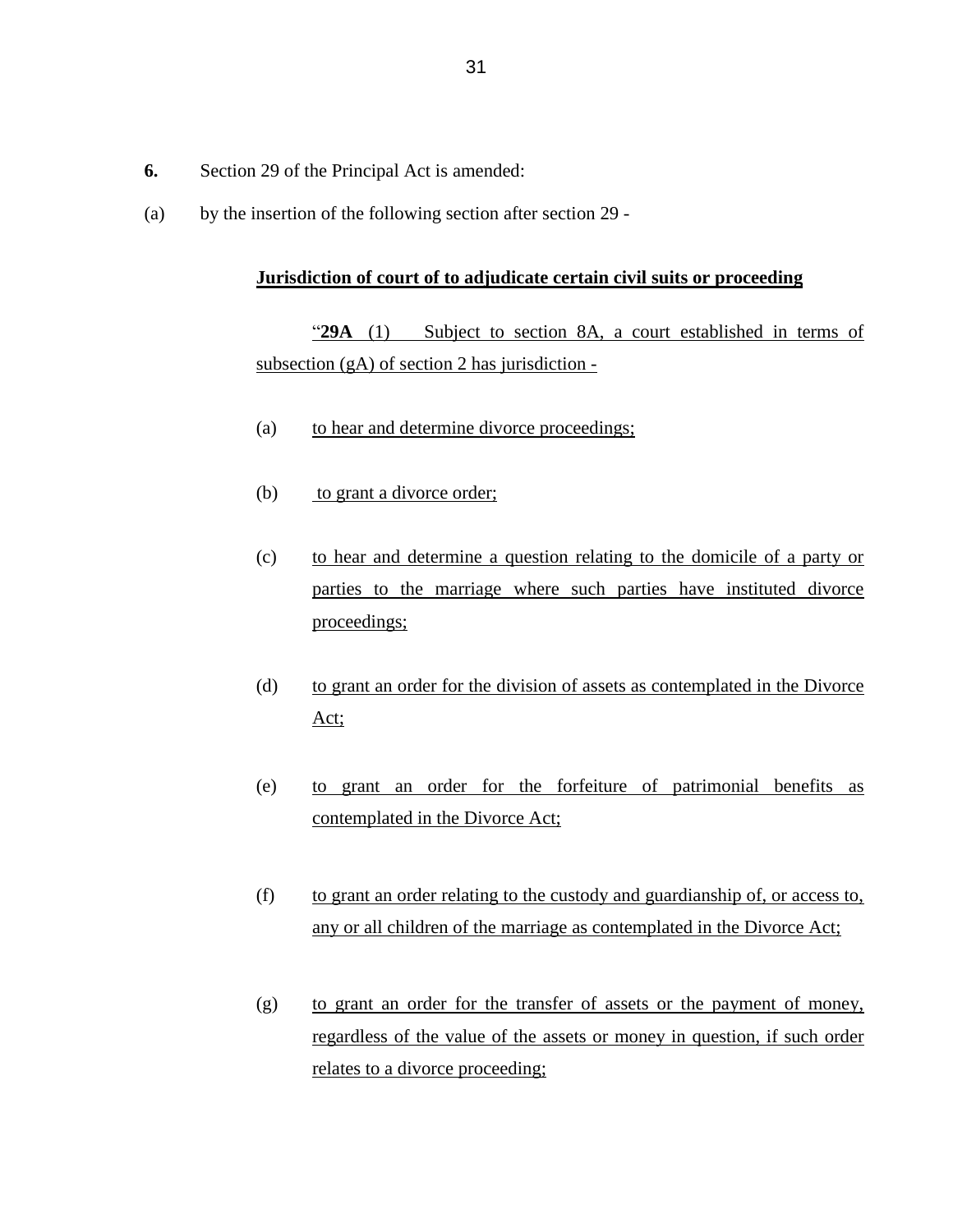- (h) to appoint a *curator ad litem* as contemplated in section 8 of the Divorce Act and make orders for cost as contemplated in that section;
- (i) to grant an order for child maintenance or interim child maintenance as contemplated in the Divorce Act;
- (j) to grant an order for spousal maintenance or interim spousal maintenance as contemplated in the Divorce Act;
- (k) to hear and determine proceedings for orders for variation or rescission of orders made in terms of the Divorce Act and make orders of variation or rescission of its judgement or orders;
- (l) to hear and determine proceedings for contempt of court in respect of failure to comply with an order or judgment it made in terms of the Divorce Act, and make orders for contempt of court;
- (m) to order parties to the marriage or a party to the marriage to attend mediation in divorce proceedings;
- (n) to order social worker reports as contemplated in the Divorce Act;
- (o) to grant any other order that the High Court is entitled to make, whether under the common law, a statute or other law or the rules of the High Court, if such order relates to or is incidental or is in relation to any procedural matter with regard to an order referred to in this subsection."; and